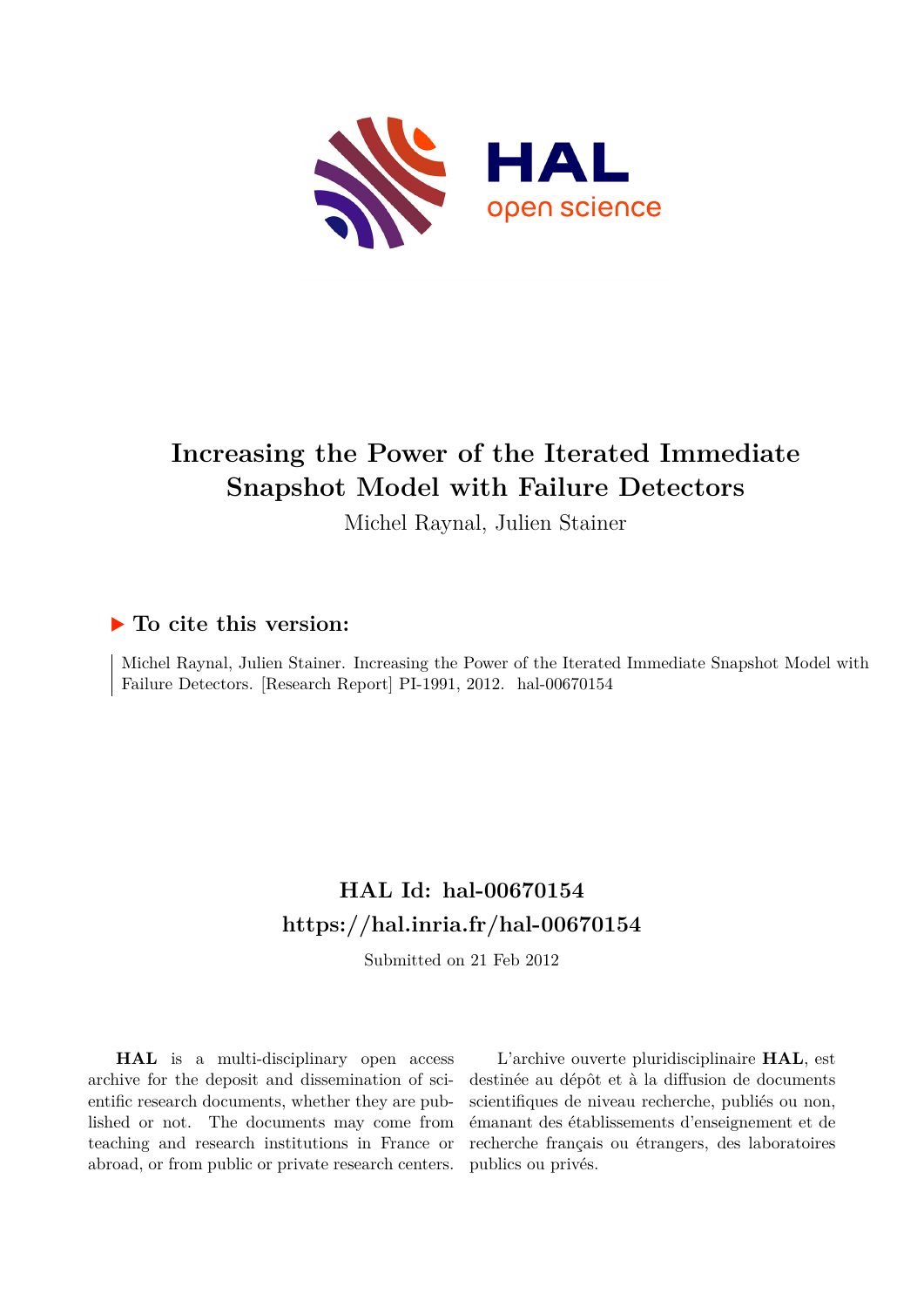Publications Internes de l'IRISA ISSN : 2102-6327 PI 1991 – February 2012



## Increasing the Power of the Iterated Immediate Snapshot Model with Failure Detectors

Michel Raynal\* \*\* Julien Stainer\*\*

Abstract: The base distributed asynchronous read/write computation model is made up of  $n$  asynchronous processes which communicate by reading and writing atomic registers only. The distributed asynchronous iterated model is a more constrained model in which the processes execute an infinite number of rounds and communicate at each round with a new object called immediate snapshot object. Moreover, in both models up to  $n - 1$  processes may crash in an unexpected way. An important computability issue associated with these models concerns their respective computability power. When considering distributed computing problems whose main issue is to cope with asynchrony and failures called decision tasks (such as consensus, set agreement, etc.) two main results are associated with the previous models. The first states that these models are computationally equivalent for decision tasks. The second states that they are no longer equivalent when both are enriched with the same failure detector.

This paper shows how to capture failure detectors in each model in order both models become computationally equivalent. To that end it introduces the notion of a "strongly correct" process which appears particularly well-suited to the iterated model. It also presents simulations that proves the computational equivalence when both models are enriched with a failure detector. Interestingly, these simulations works for a large family of failure detector classes. The paper extends also the simulations to the case where the wait-freedom requirement is replaced by the notion of t-resilience. Last but not least, a noteworthy feature of the proposed approach lies in its simplicity.

Key-words: asynchronous read/write model, decision task, distributed computability, failure detector, immediate snapshot object, iterated model, model equivalence, process crash, simulation, t-resilience, wait-freedom.

#### *Augmenter la puissance du calcul réparti itéré avec des détecteurs de fautes*

Résumé : *Les modèles de systèmes distribués asynchrones communicant par mémoire partagée sont équivalents, du point de vue de la calculabilité, au modèle itéré où les processus communiquent via une séquence d'objets* write-snapshot*. Cependant, il a été montré que l'utilisation naïve, dans le modèle itéré, des détecteurs de fautes définis pour la mémoire partagée n'apportait aucune puissance de calcul additionelle.*

*Cet article propose une méthode systématique pour porter les détecteurs de fautes du modèle classique communicant par mémoire partagée dans le modèle itéré, ceci en préservant les équivalences de modèles. Dans ce but, il introduit la notion de processus* fortement corrects *qui aide à décrire les possibilités de communication dans le modèle itéré.*

*L'article fournit des simulations génériques (ne dépendant pas ou peu du détecteur de faute) pour prouver les équivalences de modèles. Les cas de plusieurs détecteurs de fautes connus sont traités et le résultat est étendu au cas de la* t*-résilience. Enfin, un algorithme de consensus dans le modèle itéré augmenté du détecteur de faute correspondant à* Ω *illustre une des possibilités offertes par cette étude.*

Mots clés : *modèle asynchrone en mémoire partagée, calculabilité distribuée, détecteur de fautes, objet* immediate-snapshot*, modèle itéré, équivalence de modèles, défaillance de processus, simulation,* t*-résilience, sans attente*

<sup>\*</sup> Institut Universitaire de France

<sup>\*\*</sup> ASAP : équipe commune avec l'Université de Rennes 1 et Inria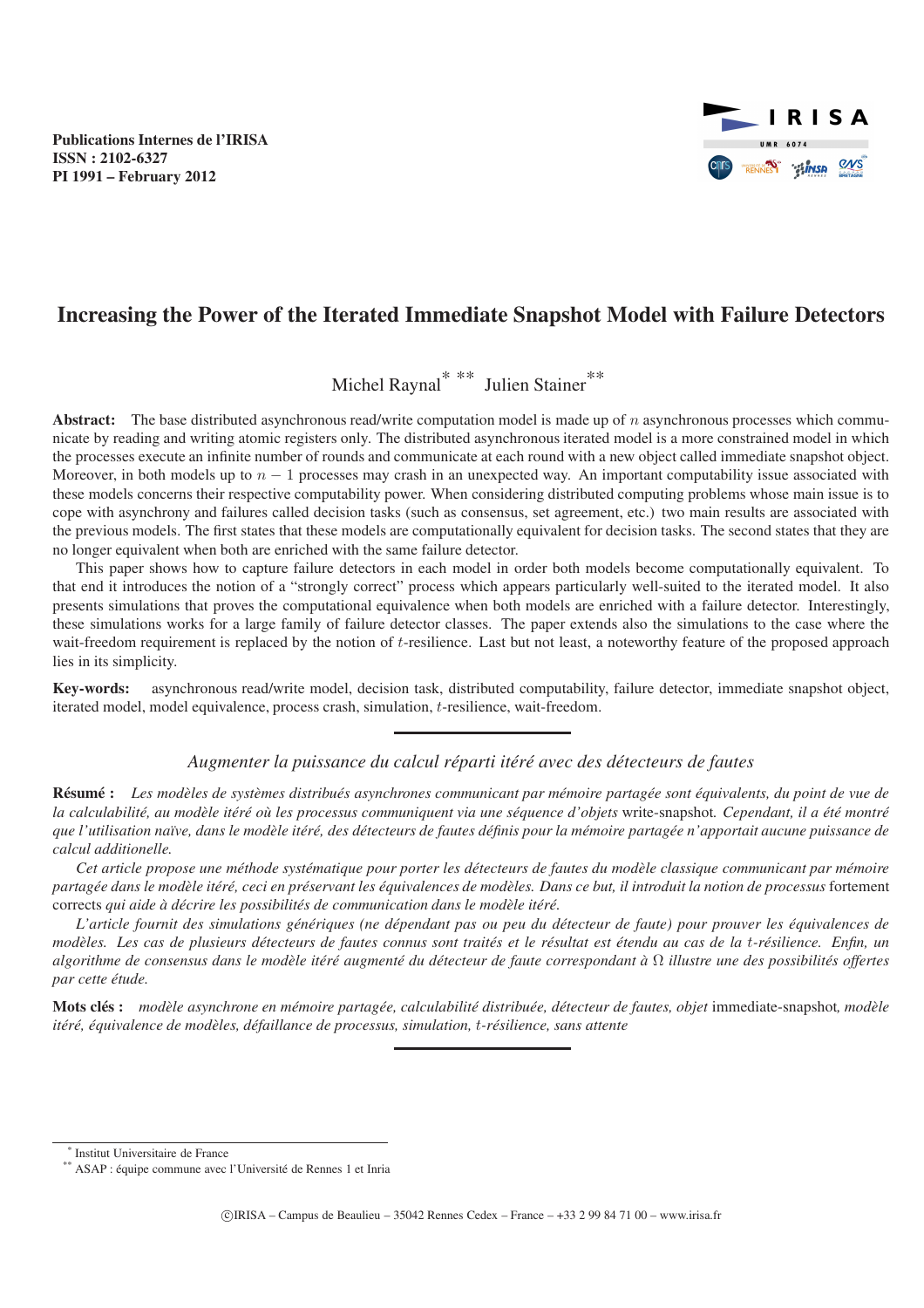## 1 Introduction

**Base read/write model and tasks** The base asynchronous read/write (ARW) computation model consists of n asynchronous sequential processes that communicate only by reading and writing atomic registers. Moreover, any number of processes (but one) are allowed to crash in an unexpected way.

A decision task is the distributed analogous of the notion of a function encountered in sequential computing. Each process starts with its own input value (without knowing the input values of the other processes). The association of an input value with each process define an input vector of the task. Each process has to compute its own output value in such a way that the vector of output values satisfies a predefined input/output relation (this is the relation that defines the task). The most famous distributed task is the consensus task: each process proposes a value and processes have to decide the very same value which has to be one of the proposed values. The progress condition that is usually considered is called *wait-freedom* [12]. It requires that any process that does not crash eventually decides a value. It has been shown that the consensus task cannot be wait-free solved in the ARW model [16]. The tasks that can be wait-free solved in this base model are sometimes called *trivial* tasks.

The iterated immediate snapshot (IIS) model and its power The fact that, in the ARW model, a process can issue a read or write on any atomic register at any time makes difficult to analyze the set of runs that can be generated by the execution of an algorithm that solves a task in this model.

To make such analyses simpler and obtain a deeper understanding of the nature of asynchronous runs, Borowsky and Gafni have introduced the *iterated immediate snapshot* (IIS) model [4]. In this model, each process (until it possibly crashes) executes asynchronously an infinite number of rounds and, in each round, processes communicate through a one-shot *immediate snapshot* object [3] associated with this round. Such an object provides the processes with a single operation denoted write\_snapshot(). This operation allows the invoking process to deposit a value into the corresponding object and obtains a snapshot [1] of the values deposited into it. It is important to notice that each immediate snapshot object is accessed at most once by each process but can be simultaneously accessed by any number of processes.

A *colorless* decision task is a task such that any value decided by a process can be decided by any number of processes. The main result associated with the IIS model is the following one: A colorless decision task can be wait-free solved in the ARW model if and only if it can be wait-free solved in the IIS model. This result is due to Borowsky and Gafni [4]. Said another way, the ARW model and the IIS model (which is more constrained as far as runs are concerned) have the same computational power for colorless decision tasks.

Enriching a model with a failure detector One way to enrich the base read/write model in order to obtain a stronger model consists in providing the processes with operations whose computational power in presence of asynchrony and process crashes is stronger than the one of the base read or write operations [12]. An example of such an operation is the compare&swap operation [12]. Another way to enrich the base read/write model consists in adding to it a failure detector [6, 24].

A failure detector is a device that provides each process with a read-only variable that gives it information on failures. According to the type and the quality of this information, several classes of failure detectors can be defined. As an example, a failure detector of the class  $\Omega$  [7] provides each process  $p_i$  with a read-only local variable denoted leader<sub>i</sub> that contains always a process identity. The property associated with these read-only local variables is the following: there is an unknown but finite time after which all the variables leader<sub>i</sub> contain forever the same identity and this identity is the one of a non-faulty process. A failure detector is non-trivial if it cannot be built in the base read/write model (i.e., if it enriches the system with additional power).

A natural question is then the following: Are the ARW model and the IIS model still equivalent for wait-free task solvability when they are enriched with the same non-trivial failure detector? It has been shown by Rajsbaum, Raynal and Travers that the answer to this question is "no" [23]. It follows that, from a computability point of view, the ARW model enriched with a non-trivial failure detector is more powerful than the IIS model enriched with the same failure detector.

An approach aiming at introducing the power of failure detectors into the IIS model has been investigated in [9, 22]. This approach consists in requiring some property  $P$  to be satisfied by the successive invocations of write\_snapshot() issued on the sequence of immediate snapshot objects. Hence the name *iterated restricted immediate snapshot* (IRIS) given to this model. For each failure detector class taken separately, this approach requires (a) to associate a specific property  $P$  with the considered failure detector class, (b) design an ad hoc simulation of the write\_snapshot() operation suited to this failure detector class in order to simulate IIS in ARW and (c) design a specific simulation of the output of the failure detector to simulate ARW in IIS. Interestingly, this approach was the first to show that failure detectors are related to fairness and can be considered as schedulers (see also [20]).

**Content of the paper** Let C be a failure detector class defined in the context of the base ARW model. This paper is motivated by the following question: Is it possible to associate with C (in a systematic way) a failure detector class  $C^*$  such that the ARW model enriched with  $C$  and the IIS model enriched with  $C^*$  are equivalent for wait-free task solvability? To answer that question, the paper considers failure detector classes whose output eventually involves (a) at least one non-faulty process and possibly faulty processes (such as  $\Omega_k$ ) or (b) only non-faulty processes (such as  $P, \Sigma, \Diamond P$  or  $\Diamond S_x$ ). The contributions of the paper are the following.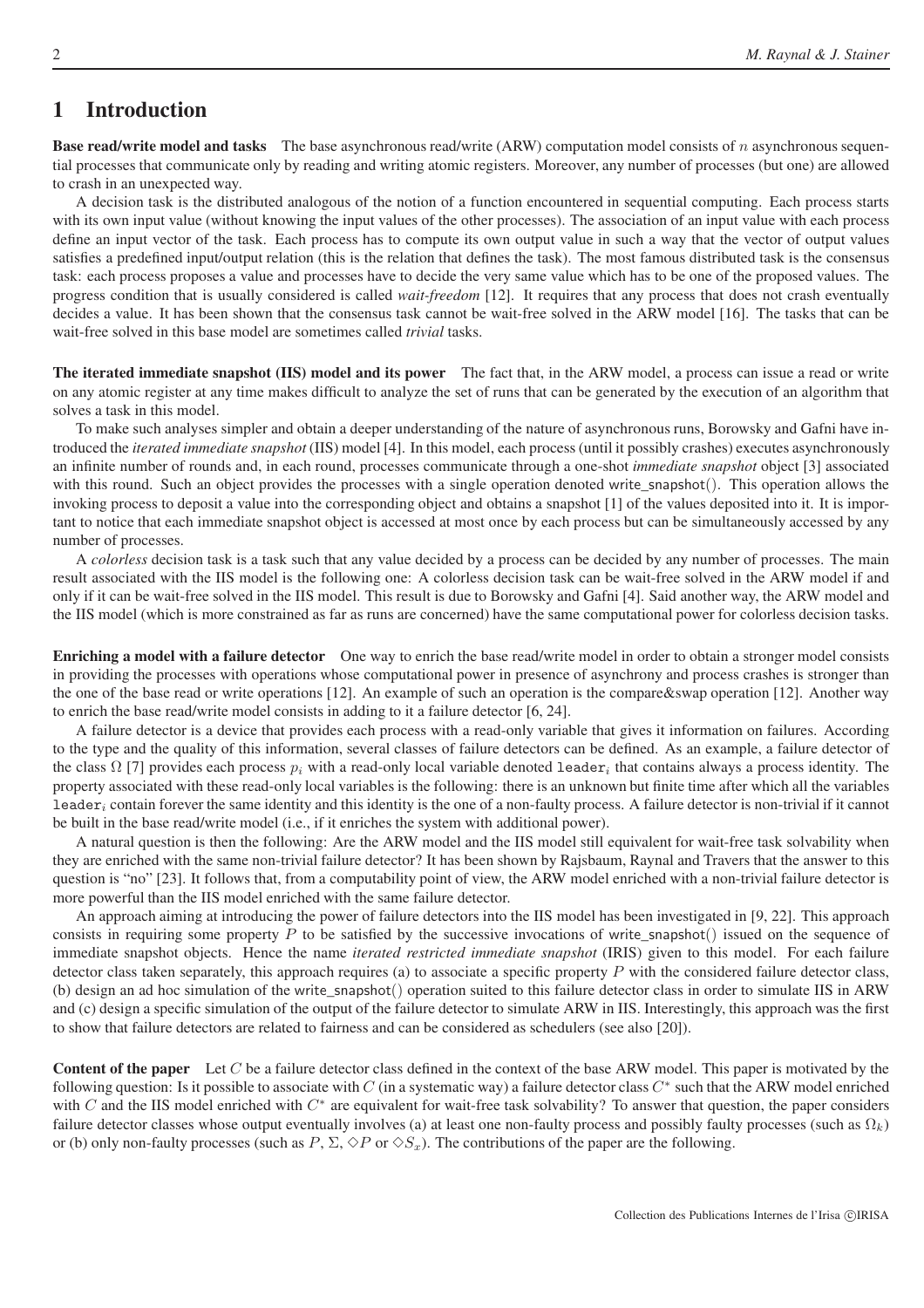• The answer to the previous question is based on a simple modification of the definition of what is a *correct* process (i.e., a process that does not crash in a run of the base read/write model). The notion of a correct process is replaced in the IIS model by what we call a *strongly correct* process. Such a process is a process that does not crash and whose all invocations of write snapshot() are seen (directly or indirectly) by all other non-crashed processes<sup>1</sup>.

Given this definition, and a failure detector class  $C$  designed for the ARW model, its IIS counterpart  $C^*$  is obtained by a simple and systematic replacement of the words "correct process(es)" by "strongly correct process(es)" in the definition of C.

- An immediate benefit of the previous definition is the fact that, when we want to simulate the ARW model in the IIS model, we can directly benefit from the simulation of the read and write operations defined in [4] by Borowsky and Gafni. The only addition to that simulation that has to be done concerns the local outputs of the corresponding failure detector  $C$ .
- Given the ARW model enriched with a failure detector class  $C$ , the paper presents a generic simulation of the IIS model enriched with  $C^*$ . This simulation is generic in the sense that it works for any of the previously cited failure detectors. The simulation algorithm has only to be instantiated with a predicate associated with the corresponding failure detector C.
- An interesting consequence of the fact that, given a failure detector class C, we have "for free" a corresponding failure detector for the IIS model, not only makes simpler the understanding of IIS enriched with a failure detector but allows for relatively easy proofs.
- The paper also generalizes the previous wait-free simulations to t-resilient simulations (let us remind that, in a system of  $n$ ) processes, wait-freedom is  $(n - 1)$ -resilience).

Among other benefits, an important corollary result of the paper is the fact that if  $C$  is the weakest failure detector to solve a given task T in the base read/write model [10], it follows from the previous simulations that (when considering all failure detector classes  $D^*$ obtained from a detector class D designed for the read/write model)  $C^*$  is the weakest failure detector to solve T in the IIS model and vice-versa.

Let  $\mathcal{ARM}_n[C]$  denote the base asynchronous read/write model with n processes enriched with a failure detector of the class C and  $\mathcal{IIS}_n[C^*]$  denote the IIS model enriched with the corresponding failure detector  $C^*$ . The wait-free simulations presented in the paper are summarized in Figure 1.



Figure 1: From  $\mathcal{ARM}_n[C]$  to  $\mathcal{IIS}_n[C^*]$  and vice-versa

Roadmap The paper is made up of 6 sections. Section 2 introduces the IIS model and failure detectors. Section 3 provides simulations from the iterated immediate snapshot model enriched with a failure detector to the read/write model while Section 4 provides simulations in the other direction. Section 5 considers the t-resilience case (instead of wait-freedom). Finally, Section 6 concludes the paper. (For completeness, an Ω-based consensus algorithm suited to the IIS model is described in an appendix).

## 2 Base definitions

Notation Shared objects are denoted with uppercase letters. Local variables are denoted with lowercase letters (the index of the corresponding process is sometimes used as a subscript of a local variable).

#### 2.1 Process model

In the rest of the paper, the *n* asynchronous and sequential processes are denoted  $p_1, ..., p_n$ ; i is called the index of  $p_i$ . Moreover, any number of processes may crash (stop executing). A process that crashes in a run is said to be *faulty* in that run, otherwise it is *correct* in the corresponding run. A correct process executes an infinite number of steps. Given an execution, let  $C$  denote the set of processes that are correct in that execution and  $\mathcal F$  the set of the faulty ones.

<sup>&</sup>lt;sup>1</sup>Although it is not explicitly defined in [22], the notion of a *strongly correct* process is implicitly used in the proof of a theorem in that paper. It is not used to define failure detectors suited to the IIS model.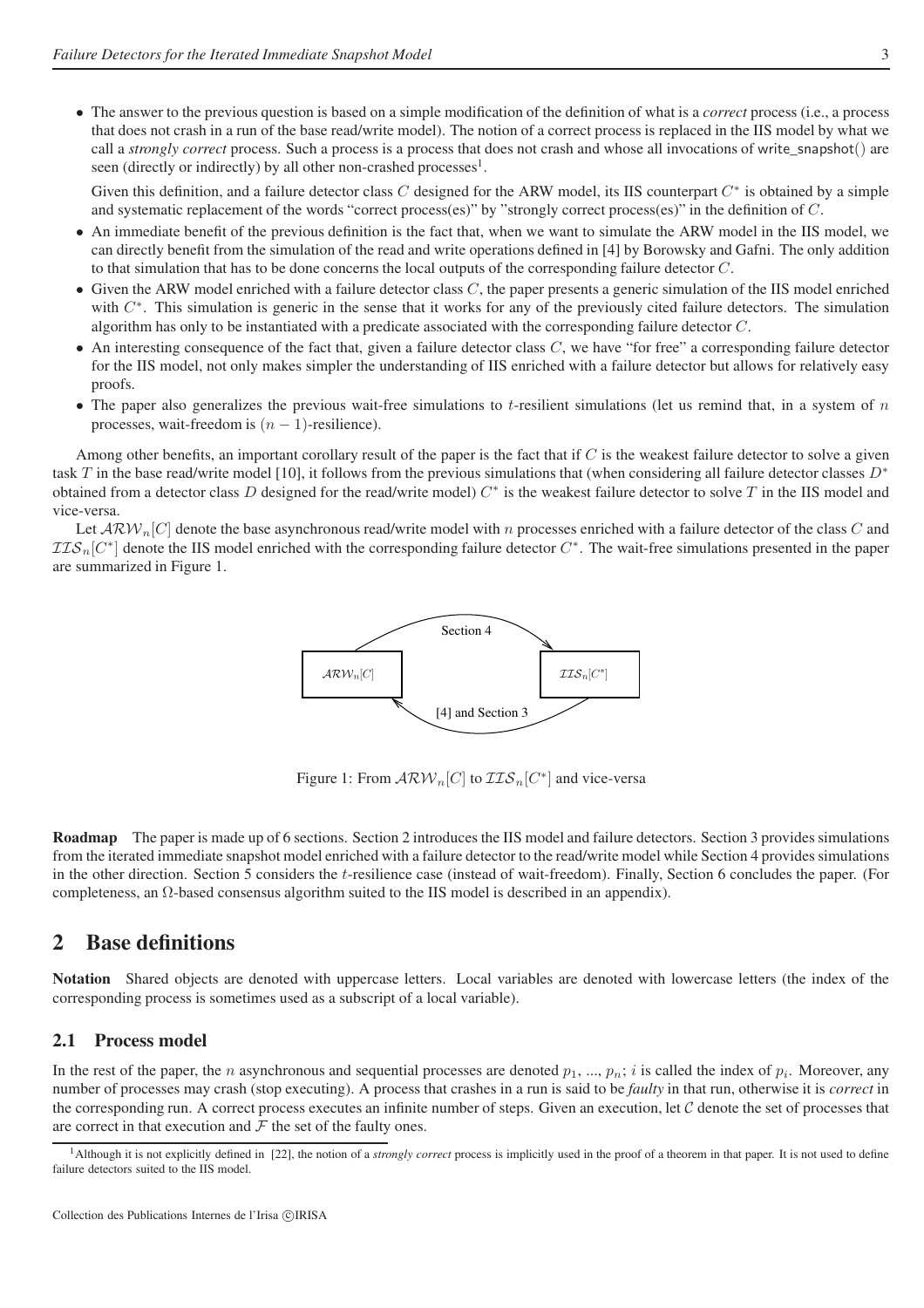#### 2.2 Decision tasks

A *decision task* is a one-shot decision problem specified in terms of an input/output relation ∆. Each process starts with a private input value and must eventually decide on a private output value. From a global observer point of view, an input vector  $I[1..n]$  specifies the input  $I[i] = v_i$  of each process  $p_i$ . Similarly, an output vector  $O[1..n]$  specifies a decision value  $O[j]$  for each process  $p_j$ .

A task is defined by a set of input vectors and a relation ∆ that describes which output vectors are correct for each input vector I. More precisely, for each valid input vector I, the values decided by the processes are such that there is an output vector  $O \in \Delta(I)$  such that, for each j,  $O[j]$  is the value decided by  $p_j$  and, if no value is decided by  $p_j$ , it is because  $p_j$  has crashed during the computation.

#### 2.3 Base read/write model

This model, denoted  $\mathcal{ARW}_n[\emptyset]$  in the following, has been presented in the introduction. Instead of atomic read/write registers, we consider here that the processes communicate through *snapshot* objects [1]. This is at no additional computability cost as the operations on a snapshot object can be wait-free implemented from single-writer/multi-reader atomic read/write registers. Given a snapshot object S, these operations are denoted S.write() and S.snapshot().

S is initially empty. When  $p_i$  invokes S.write $(v)$ , it adds the pair  $\langle i, v \rangle$  to S and suppresses the previous pair  $\langle i, - \rangle$  if any. When it invokes S.snapshot(),  $p_i$  obtains a set containing all the pairs  $\langle k, v_k \rangle$  currently contained in S. Such a set is called a *view* that we denote arw\_view<sup>i</sup> .

A snapshot object S is *atomic* (we also say said that it is *linearizable* [14]). This means that each operation invocation appears as if it has been executed at a single point of the time line between its start event and its end event in such a way that no two invocations are associated with the same point of the time line. The corresponding total order is called a *linearization*.

#### 2.4 The iterated immediate snapshot model

**One-shot immediate snapshot object** Basically, such an object is similar to a snapshot object where the write() and S.snapshot() operations are encapsulated into a single operation denoted write\_snapshot() (where the write is executed just before the snapshot). Moreover, *one-shot* means that, given an object, each process invokes write snapshot() at most once.

If several processes invoke concurrently  $IS.\text{write\_snapshot}()$ , their write operations are executed concurrently followed by a concurrent execution of their snapshot operations. The invocations of IS write snapshot() are not linearizable but *set-linearizable* [18]. This is similar to atomicity except that the same point of the time line can be associated with several concurrent invocations of IS write snapshot().

Let us consider a process  $p_i$  that invokes IS write\_snapshot $(v_i)$  where  $v_i$  is the value it wants to write into IS. When it returns from its invocation,  $p_i$  obtains a *view* of the object that we denote  $iis\_view_i$ , Moreover, let us define  $iis\_view_i = \emptyset$  if  $p_i$  never invokes IS.write\_snapshot(). A one-shot immediate snapshot object is defined by the following properties associated with the views obtained by the processes.

- Self-inclusion.  $\forall i : \langle i, v_i \rangle \in iis\_view_i$ .
- Containment.  $\forall i, j : (iis\_view_i \subseteq iis\_view_j) \lor (iis\_view_i \subseteq iis\_view_i)$ .
- Immediacy.  $\forall i, j : (\langle i, v_i \rangle \in iis\_view_j) \Rightarrow (iis\_view_i \subseteq iis\_view_j)$ .

The first property states that a process sees its write. The second property states that the views are totally ordered by containment. The third property states that, when a process invokes  $IS$  write\_snapshot $()$ , its snapshot is scheduled just after its write. This last property can be re-written as follows:  $\forall i, j : ((\langle i, v_i \rangle \in iis\_view_j) \land (\langle j, v_j \rangle \in iis\_view_i)) \Rightarrow (iis\_view_j = iis\_view_i)$  (which means that concurrent invocations of IS.write\_snapshot() obtain the same view).

The operation write\_snapshot() can be wait-free implemented from atomic read/write registers (i.e., in the base read/write model (e.g., [3, 5]). Hence, it does not add computational power to the read/write model.

**The iterated immediate snapshot model** In the base IIS model (denoted  $\mathcal{IIS}_n[\emptyset]$ ), the shared memory is made up of an infinite number of immediate snapshot objects  $IS[1]$ ,  $IS[2]$ , ... These objects are accessed sequentially and asynchronously by the processes according to the following round-based pattern executed by each process  $p_i$ . The variable  $r_i$  is local to  $p_i$  and denotes its the current round number.

> $r_i \leftarrow 0$ ;  $\ell s_i \leftarrow$  initial local state of  $p_i$  (including its input, if any); repeat forever (asynchronous IIS rounds)  $r_i \leftarrow r_i + 1$ ;  $iis\_view_i \leftarrow IS[r_i].$ write\_snapshot $(\ell s_i);$ computation of a new local state  $\ell s_i$  (which contains  $iis\_view_i$ ) end repeat.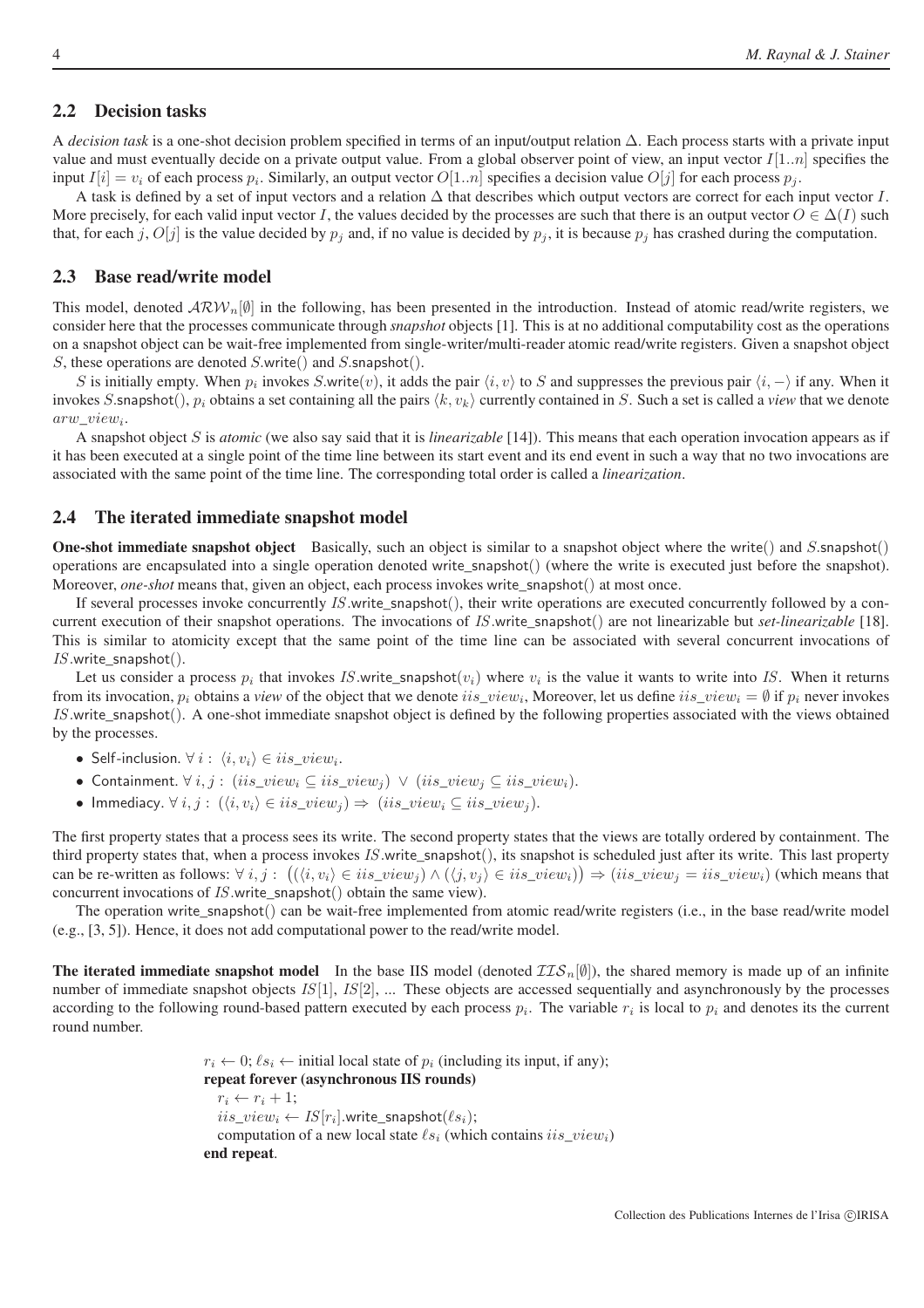It is easy to see that the runs of an algorithm in  $IIS_n[Ø]$  are more structured than runs in  $\mathcal{ARW}_n[Ø]$ . As indicated in the Introduction, the most important result associated with this model, which is due to Borowsky and Gafni, states that the  $\mathcal{ARM}_n[\emptyset]$  and  $\mathcal{IIS}_n[\emptyset]$  models have the same computability power for colorless wait-free decision tasks [4].

Full information algorithm As the aim of the IIS model is to address computability issues (and not efficiency), we consider *full information* algorithms for this computation model.

This means that, at each round r, a process  $p_i$  writes its current local state  $\ell s_i$  into  $IS[r]$ . Consequently, the view it obtains from its invocation  $IS[r]$ .write\_snapshot( $\ell s_i$ ) contains all its causal past (hence the name *full information*). More precisely, for any k and any x, let  $\ell s_k[x]$  be the local state of process  $p_k$  at beginning of the round x. "Full information" means that, if  $\langle i, \ell s_i[r] \rangle$  belongs to the view obtained by  $p_i$  during round r, then  $\ell s_i[r]$  is part of  $\ell s_i[r+1]$  (let us observe that this definition is recursive).

#### 2.5 Failure detectors

A failure detector is a device that provides processes with information on failures [6]. As already said in the introduction, several classes of failure detectors can be defined according to the type and the quality of the information given to the processes. We consider here that the information given to each process is a set of process indexes. This information is given by a failure detector to a process through a local read-only variable.

Classes of failure detectors that eventually output only correct processes We consider three classes of such failure detectors: the classes P of perfect failure detectors and  $\Diamond P$  of eventually perfect failure detectors (defined in [6]) and the class  $\Sigma$  of quorum failure detectors (defined in [10]).

- A failure detector of the class P provides each process  $p_i$  with a set trusted<sub>i</sub> that, at any time  $\tau$ , contains all the processes that have not crashed by time  $\tau$  and eventually contains only correct processes.<sup>2</sup>
- The class  $\Diamond P$  is weaker than the class P. Namely, there is an arbitrary long finite period during which the sets trusted<sub>i</sub> can contain arbitrary values and when this period terminates a failure detector of  $\Diamond P$  behaves as a failure detector of P.
- A failure detector of the class  $\Sigma$  provides each process  $p_i$  with a set qr<sub>i</sub> that eventually contains only correct processes and is such that the value of  $qr_i$  at any time  $\tau$  and the value of any  $qr_j$  at any time  $\tau'$  have a non-empty intersection.

Classes of failure detectors that eventually output correct and possibly faulty processes We consider here the class of eventual leaders failure detectors denoted  $\Omega_k$  which has been proposed in [19]. This class class is a straightforward generalization of the failure detector class  $\Omega$  introduced in [7]. Actually,  $\Omega_1$  is  $\Omega$  which has been shown to be the weakest failure detector class for solving the consensus task in shared memory systems [7, 15].

A failure detector of the class  $\Omega_k$  provides each process  $p_i$  with a read-only local variable leaders<sub>i</sub> that always contains k process indexes and satisfies the following property.

• The local variables leaders<sub>i</sub> offered by a failure detector of the class  $\Omega_k$  are such that, after some unknown but finite time  $\tau$ , they all contain forever the same set of  $k$  process indexes and at at least one of these indexes is the one of a correct process.

Let us notice that, before time  $\tau$ , the sets leaders<sub>i</sub> can contain arbitrarily changing sets of k process indexes.

#### 2.6 Strongly correct processes (wrt the IIS model)

**Motivation** When considering the base read/write model, if a process issues a write into a snapshot object  $S$ , the value it has written can be read by any process that invokes  $S$  snapshot $()$ .

This is no longer the case in the IIS model. As an example, let us consider an IIS execution in which, at any round  $r$ , the very same process  $p_x$  is always the first to invoke  $IS[r]$ .write\_snapshot( $\ell s_x$ ) and this invocation is not concurrent with any other invocation of  $IS[r]$ .write\_snapshot(). If follows that, at each round r,  $view_x$  contains only the pair  $\langle x, \ell s_x \rangle$ . Hence,  $p_\ell$  never sees values written by other processes.

The previous observation motivates the definition of a *strongly correct* process. Such a process is a process whose writes into the immediate snapshot objects are seen (directly or indirectly) infinitely often by the all correct processes. A process that is not strongly correct is consequently a process such that only a finite number of its writes into immediate snapshot objects are eventually propagated to all the correct processes.

<sup>&</sup>lt;sup>2</sup>The traditional definition of P provides each process  $p_i$  with a set  $\text{faulty}_i$  that does not contain a process before it crashes and eventually contains all faulty processes. It is easy to see that  $\texttt{trusted}_i = \{1 \ldots, n\} \setminus \texttt{faulty}_i$ .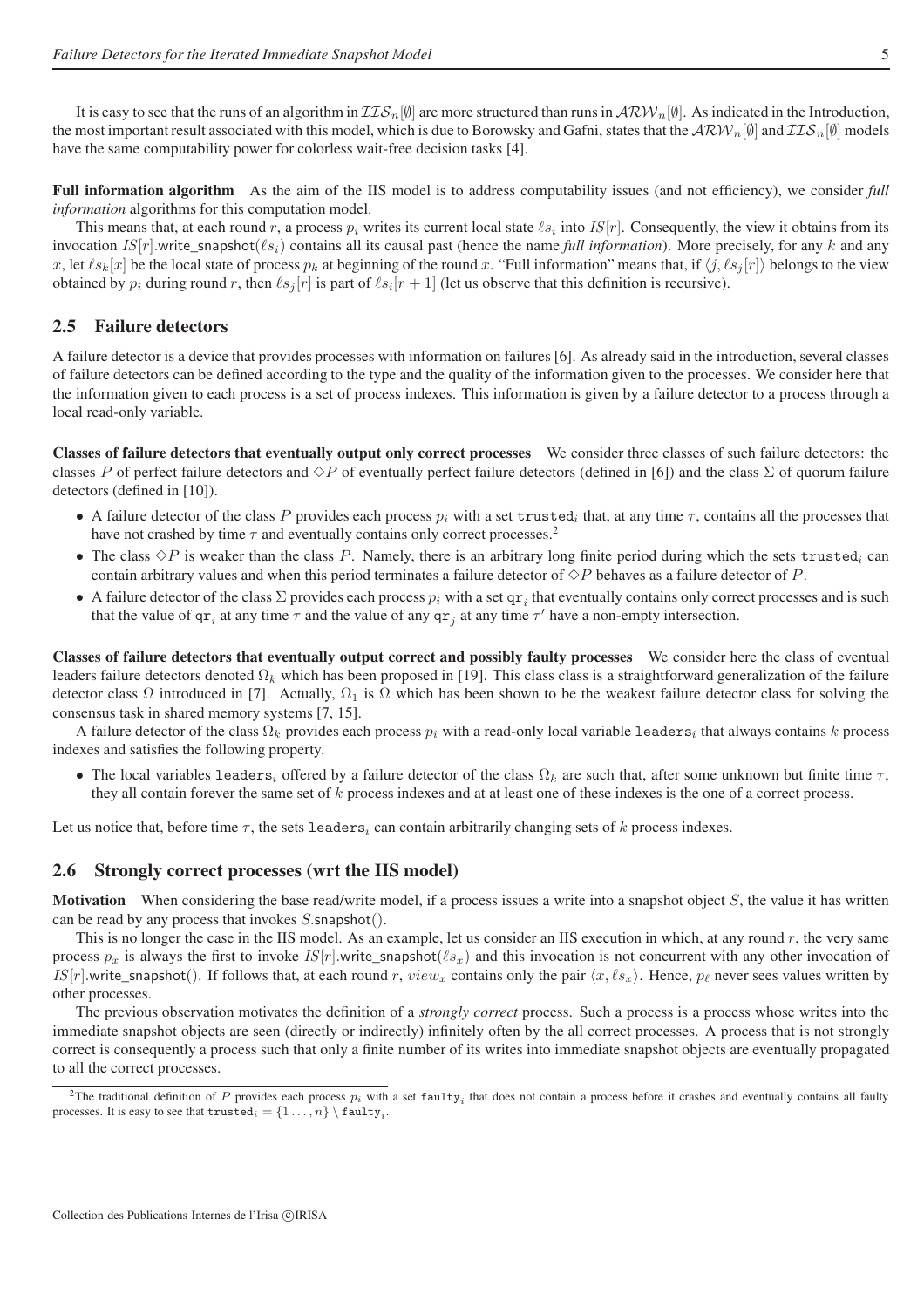**Formal definition** Let *iis view*  $\eta$ <sup>[r]</sup> be the view obtained by  $p_i$  at round r. Let  $SC_0$  be the set defined as follows (let us remember that  $C$  denotes the set of correct processes):

$$
\mathcal{SC}_0 \stackrel{def}{=} \{ i \text{ such that } |\{r \text{ such that } \forall j \in \mathcal{C} : \exists \langle i, - \rangle \in i \in \mathcal{C} \text{ such that } \forall j \in \mathcal{C} : \exists \langle i, - \rangle \in i \in \mathcal{C} \}
$$

i.e.,  $SC<sub>0</sub>$  is the set of processes that have issued an infinite sequence of (not necessarily consecutive) invocations of write snapshot() and these invocations have been seen by each correct process (this is because these invocations are set-linearized in the first position when considering the corresponding one-shot immediate snapshot objects).

Let us observe that, as soon as we assume that there is at least one correct process, it follows from the fact that the number of processes is bounded that  $|\mathcal{SC}_0| \neq 0$ . Given  $k > 0$  let us recursively define  $\mathcal{SC}_k$  as follows:

$$
\mathcal{SC}_k \stackrel{def}{=} \{ i \text{ such that } |\{r \text{ such that } \exists j \in \mathcal{SC}_{k-1} : \exists \langle i, - \rangle \in i \in \mathcal{S} \cup i \in w_j[r] \}| = \infty \}.
$$

Hence,  $SC_k$  contains all the correct processes that have issued an infinite sequence of (not necessarily consecutive) invocations of write\_snapshot() which have been seen by at least one process of  $SC_{k-1}$ . It follows from the self-inclusion property of the views and the definition of  $SC_k$  that  $SC_0 \subseteq SC_1 \subseteq \cdots$ . Moreover, as all the sets are included in  $\{1, \ldots, n\}$ , there is some K such that  $\mathcal{SC}_0 \subseteq \mathcal{SC}_1 \subseteq \cdots \subseteq \mathcal{SC}_K = \mathcal{SC}_{K+1} = \mathcal{SC}_{K+2} = \cdots$ .

 $SC_K$  defines the set of of strongly correct processes which is denoted  $SC$ . This is the set of processes that have issued an infinite sequence of (not necessarily consecutive) invocations of write\_snapshot() which have been propagated to all the correct processes.

IIS enriched with a failure detector Let C be a failure detector class.  $C^*$  denotes the same failure detector class where the word "correct" is replaced by the word "strongly correct". Moreover,  $\mathcal{IIS}_n[C^*]$  denotes the IIS model enriched with a failure detector of the class  $C^*$  where, during each round r, a process  $p_i$  reads its failure detector variable at the beginning of round r and saves its value  $fd_i$ in its local state  $\ell s_i$  before writing it into  $IS[r]$ .

## **3** From  $\mathcal{IIS}_n[C^*]$  to  $\mathcal{ARW}_n[C]$

 $\overline{a}$ .

This section describes a simulation in  $IIS_n[C^*]$  of a run of an algorithm designed for  $\mathcal{ARM}_n[C]$ . Except for the simulation of the detector output, this simulation is from [4]. In order not to confuse a simulated process in  $\mathcal{ARM}_n[C]$  and its simulator in  $\mathcal{IIS}_n[C^*]$ , the first one is denoted  $p_i$  while the second one is denoted  $q_i$ .

#### 3.1 Description of the simulation

It is assumed, without loss of generality, that the simulated processes communicate through a single snapshot object  $S$ . A simulator  $q_i$ is associated with each simulated process  $p_i$ . It locally executes the code of  $p_i$  and uses the algorithms described in Figure 2 when  $p_i$ invokes S.write(−), S.snapshot() or queries the failure detector.

**Immediate snapshot objects of**  $\mathcal{IIS}_n[C^*]$  These objects are denoted  $IS[1], IS[2], \dots$  Each object  $IS[r]$  stores a set of triples (this set is denoted  $ops_i$  in Figure 2). If the triple  $(j, sn, x) \in ops_i$ , then the simulator  $q_i$  knows that the process  $p_j$  (simulated by  $q_j$ ) has issued its sn-th invocation of an operation on the simulated snapshot object S;  $x \neq \perp$  means that this invocation is S.write(x) while  $x = \perp$ means that it is  $S$  snapshot().

**Local variables of a simulator**  $q_i$  The variable  $r_i$  contains the current round number of the simulator  $q_i$ . It is increased before each invocation of  $IS_n[r_i]$  write\_snapshot( $ops_i$ ) (line 3). As this is the only place where, during a round, a simulator invokes the operation write\_snapshot $($ ), the simulators obey the IIS model.

The local variable  $sn_i$  is a sequence number that measures the progress of the simulation by  $q_i$  of the process  $p_i$ . It is increased at line 1 when  $p_i$  starts simulating a new invocation of S write() or S snapshot() on behalf on  $p_i$ .

As already indicated, the local variable  $ops_i$  contains the triples associated with all the invocations of S.write() and S.snapshot() that have been issued by the processes and are currently known by the simulator  $q_i$ . This local variable (which can only grow) is updated at line 1 when  $q_i$  starts simulating the next operation S write() or S snapshot() issued by  $p_i$  or at line 4 when  $q_i$  learns operations on the snapshot object  $S$  issued by other processes.

The local variable  $iis\_view_i$  stores the value returned by the last invocation of  $IS[r_i]$  write\_snapshot() issued by the simulator  $q_i$ (line 3). When simulating an invocation of S.snapshot() issued by  $p_i$ ,  $q_i$  computes for each simulated process  $p_j$  the sequence number  $max\_snj_i$  (line 12) of the last value it knows (saved in  $v\_snj_i$  at line 13) that has been written by  $p_i$  in the snapshot object S. This allows  $q_i$  to compute the view  $arw\_view_i$  (line 14) that it returns (line 17) as the result of the invocation of S.snapshot() issued by  $p_i$ .

The local variable  $fd_i$  is used to store the last value obtained by the simulator  $q_i$  from its read-only local failure detector variable denoted  $C^*$ .read().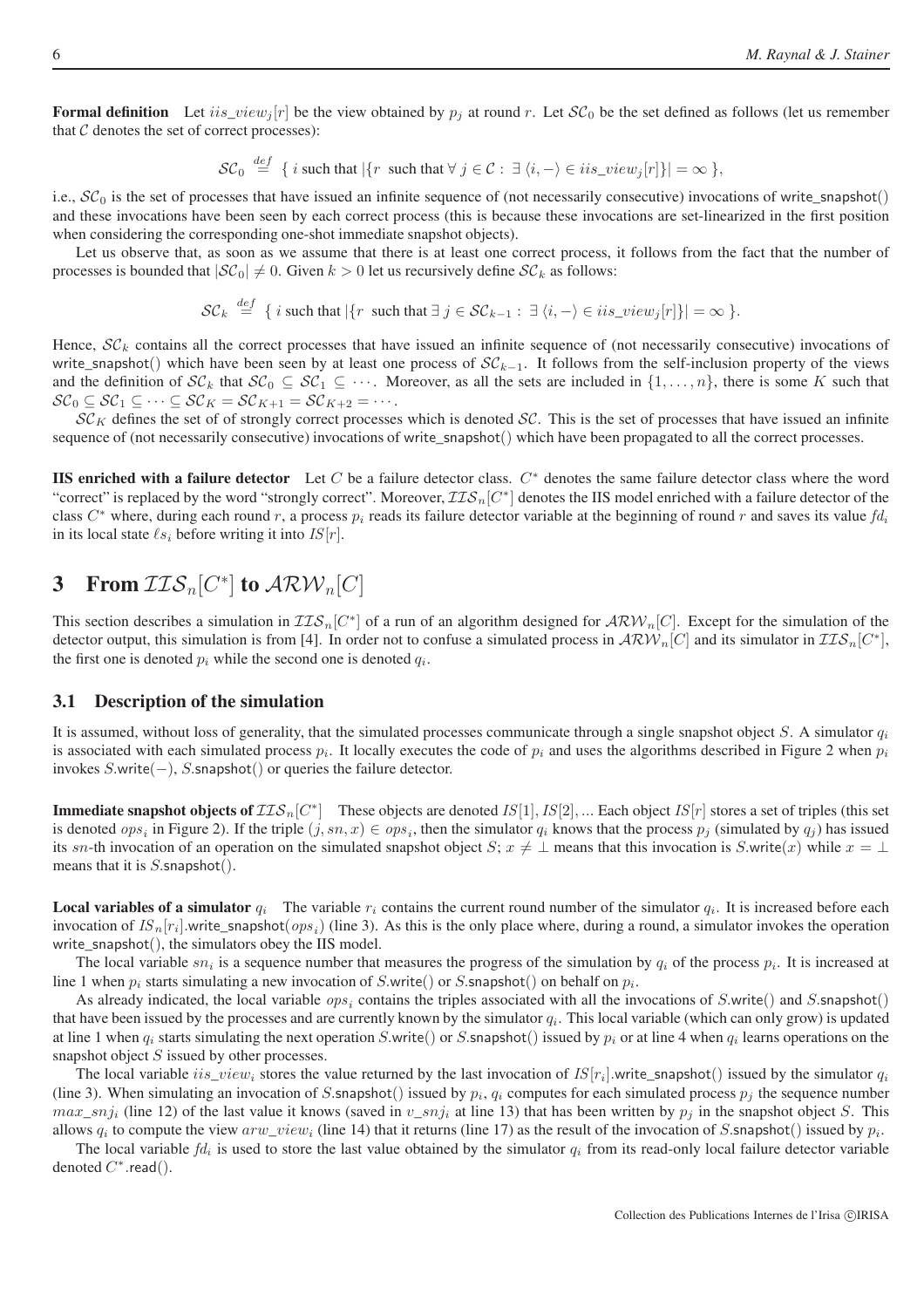**Init**:  $ops_i \leftarrow \emptyset$ ;  $r_i \leftarrow 0$ ;  $sn_i \leftarrow 0$ ;  $iis\_view_i \leftarrow \emptyset$ ;  $fd_i \leftarrow C^*$ .read(). internal operation publicize&progress  $(x)$  is (1)  $sn_i \leftarrow sn_i + 1; ops_i \leftarrow ops_i \cup \{(i, sn_i, x)\};$ (2) repeat  $r_i \leftarrow r_i + 1$ ;  $fd_i \leftarrow C^*$ .read(); (3)  $\text{ii s\_view}_i \leftarrow IS[r_i].\text{write\_snapshot}(ops_i);$ <br>(4)  $\text{ops}_i \leftarrow \bigcup_{l \in \text{sep}_i} \bigcup_{l \in \text{temp}_i} \text{ops}_l.$ (4)  $ops_i \leftarrow \bigcup_{\langle k,ops_k \rangle \in iis\_view_i} ops_k$ (5) until  $((i, sn_i, x) \in \bigcap_{\langle k, ops_k \rangle \in iis\_view_i} ops_k)$  end repeat;  $(6)$  return $()$ . operation  $S$ .write $(v)$  is (7) publicize&progress  $(v)$ ; return(). operation  $S$ . snapshot $()$  is (8) publicize&progress  $($  $\bot)$ ; (9)  $arrow\; view_i \leftarrow \emptyset$ ; (10) for each j in  $\{1, \ldots, n\}$  do (11) if  $\left( \exists v \mid (j, -, v) \bigcap_{\langle k, ops_k \rangle \in iis\_view_i} ops_k \land v \neq \bot \right)$ (12) then  $max\_snj_i \leftarrow \max\{sn \mid (j,sn, v) \in \bigcap_{\langle k,ops_k \rangle \in iis\_view_i} ops_k \land v \neq \bot\};$ (13)  $vj_i \leftarrow v$  such that  $(j, max\_snj_i, v) \in ops_i;$ <br>(14)  $arw, view_i \leftarrow arw, view_i \cup \{(i, vis_i)\}$  $arw\_view_i \leftarrow arw\_view_i \cup \{\langle j, vj_i \rangle\}$ (15) end if (16) end for; (17) return  $(arw\_view_i)$ . operation  $C$ .read() is return  $(fd_i)$ .

Figure 2: Simulation of  $\mathcal{ARM}_{n}[C]$  in  $\mathcal{IIS}_{n}[C^{*}]$ : code for a simulator  $q_i$  (extended from [4])

**Simulation of** S.write(v) To simulate the invocation of S.write(v) issued by  $p_i$ , the simulator  $q_i$  invokes the internal operation publicize&progress $(v)$ . It first increments  $sn_i$  and adds the triple  $(i, sn_i, v)$  to  $ops_i$  (line 1). Then, it repeatedly invokes write\_snapshot $(ops_i)$ on successive immediate snapshot objects and enriches its set of triples  $ops_i$  (lines 2-4) until it obtains a view  $iis\_view_i$  in which all the simulators it sees in that view are aware of the invocation of the operation S.write(v) that it is simulating (line 6).

**Simulation of** S.snapshot() To simulate an invocation of S.snapshot() issued by  $p_i$ , the simulator  $q_i$  first invokes publicize&progress( $\perp$ ). When this invocation terminates,  $q_i$  knows that all the simulators it sees in the last view  $iis\_view_i$  it has obtained are aware of its invocation of S.snapshot(). Moreover, as we have seen, the execution of publicize&progress( $\perp$ ) makes  $q_i$  aware of operations simulated by other simulators.

Then the simulator  $q_i$  browses all the operations it is aware of in order to extract, for each simulated process  $p_i$ , the last value effectively written by  $p_i$  (lines 10-16). This (non-⊥) value is extracted from the triple with the largest sequence number among all those that appear in all the sets  $ops_k$  that belong to the view is view; returned to  $q_i$  by its last invocation of write snapshot().

**Simulation of** C.read() When a process  $p_i$  reads its local failure detector output, the simulator  $q_i$  simply returns it the current value of  $fd_i$ .

#### 3.2 From strongly correct simulators to correct simulated processes

**Strongly correct vs weakly correct simulators** Let  $\mathcal{WC} = \mathcal{C} \setminus \mathcal{SC}$  (the set of weakly correct simulators). It follows from the definition of the strongly correct simulators that, for any simulated process  $p_i$  whose simulator  $q_i$  is such that  $i \in \mathcal{WC}$ , there is a round  $rmin_i$  such that,  $\forall j \in \mathcal{SC}, \forall r \geq rmin_i : \langle i, - \rangle \notin iis\_view_j[r]$ , which means that, for  $r \geq rmin_i$ , no invocation  $IS[r]$ .write\_snapshot() issued by the simulator  $q_i$  is seen by a strongly correct simulator.

This means that, after  $rmax = \max\{rmin_i\}_{i \in \mathcal{WC}}$  and after all simulator crashes have occurred, the invocations of write\_snapshot() by the simulators of  $SC$  are always set-linearized strictly before the ones of the simulators of  $WC$ . Said differently, there is a round after which no strongly correct simulator ever receives information from a weakly correct simulator. From the point of view of a strongly correct simulator, any weakly correct simulator appears as a crashed simulator. Differently, any weakly correct simulator receives forever information from all the strongly correct simulators<sup>3</sup>.



<sup>&</sup>lt;sup>3</sup>This situation is similar to the case where, in the base read/write model, after some finite time, some subset of processes (the ones corresponding here to the set of weakly correct simulators) commit forever send omission failures with respect to the correct processes (the ones corresponding here to the set of strongly correct simulators).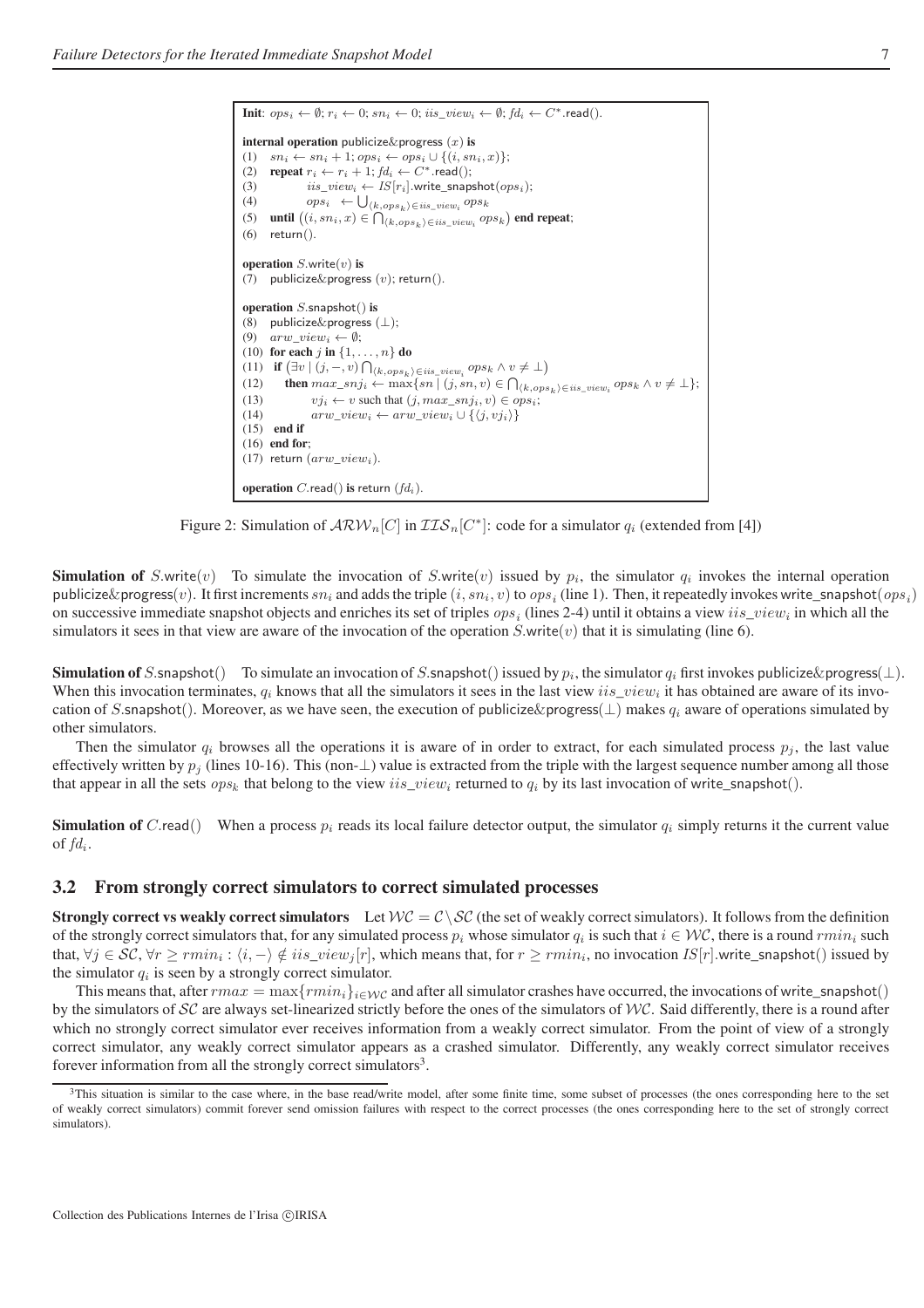Crashed and slow IIS simulators simulate crashed ARW processes An important feature of the simulation described in Figure 2 is that, not only the crash of a simulator  $q_i$  gives rise to the crash of the associated simulated process  $p_i$ , but a slow simulator  $q_j$  entails the crash of its simulated process  $p_i$ .

As an example, let us consider a correct simulator  $q_i$  which, at any round r, is always strictly the last simulator which invokes  $IS[r]$ .write\_snapshot(). It follows that no other simulator is ever informed of the operations S.write() and S.snapshot() issued by the process  $p_j$  simulated by  $q_j$ . When the simulator  $q_j$  executes line 3, it is informed of the operations issued by the strongly correct simulators  $q_i$  on the behalf of the processes they simulate but, as the operation of  $p_i$  it is simulating (which is encoded in the triple  $(j, sn<sub>j</sub>, x)$ ) is never known by the other simulators, it follows that  $q<sub>j</sub>$  loops forever in the **repeat** loop (lines 2-5). Hence, the simulation of  $p_i$  does not longer progress and  $p_i$  is considered as a crashed process in the simulated ARW model. This means that the simulation described in Figure 2 guarantees wait-freedom for the processes simulated by the strongly correct simulators only.

**To summarize** When simulating  $\mathcal{ARM}_n[C]$  on top of  $\mathcal{IIS}_n[C^*]$ , we have the following: (a) a faulty or weakly correct simulator  $q_i$ gives rise to a faulty simulated process  $p_i$  and (b) a strongly correct process gives rise to a correct simulated process  $p_i$  in  $\mathcal{ARM}_n[C]$ .

The next theorem captures the previous discussion. As it is a simple formalization of this discussion, its proof is given only in Appendix A.

**Theorem 1** Let A be an algorithm solving a colorless task in the  $ARW_n[C]$  model. Let us consider an execution of A simulated in the  $\mathcal{IIS}_n[C^*]$  model by the algorithms  $S.$ write $(),$   $S.$ snapshot $()$  and  $C.$ read $()$  described in Figure 2. A process  $p_i$  is correct in the simulated *execution if and only if its simulator* q<sup>i</sup> *is strongly correct in the simulation.*

# 4 From  $\mathcal{ARM}_n[C]$  to  $\mathcal{IIS}_n[C^*]$

This section presents a generic simulation of  $IIS_n[C^*]$  in  $\mathcal{ARW}_n[C]$ . Its generic dimension lies in the fact that C can be any failure detector class cited in the Introduction and defined in Section 2.5 (namely,  $P, \Sigma, \Diamond P, \Omega, \Omega_k, \overline{\Omega}_k$  and others such as  $S, \Diamond S$  [6] and  $\Diamond S_x$  [2]). As far terminology is concerned,  $q_i$  is used to denote a simulated IIS process while  $p_i$  is used to denote the corresponding ARW simulator process. The simulation is described in Figure 3. Differently from the simulation described in Figure 2, the algorithms of Figure 3 are not required to be full-information algorithms.

#### 4.1 Description of the simulation

**The simulated model**  $IS[1]$ ,  $IS[2]$ , ... denote the infinite sequence of one-shot immediate snapshot objects of the simulated IIS model. Hence, a simulated process  $q_i$  invokes  $IS[r]$ .write\_snapshot() and  $C^*$ .read().

**Shared objects of the simulation** The simulation uses an infinite sequence of objects  $S[1]$ ,  $S[2]$ , ... The object  $S[r]$  is used to implement the corresponding one-shot immediate snapshot object  $IS[r]$ .

Each object  $S[r]$  can be accessed by two operations denoted collect() and arw\_write\_snapshot(). The later is nothing else than the operation write snapshot() (which satisfies the self-inclusion, containment and immediacy properties defined in Section 2.4). It is prefixed by "arw" in order not to be confused with the operation of the IIS model that it helps simulate. The operation collect() is similar to the operation snapshot(), except that it is not required to be atomic. It consists in an asynchronous scan of the corresponding  $S[r]$  object which returns the set of pairs it has seen in  $S[r]$ . Both collect() and arw\_write\_snapshot() can be wait-free implemented in  $\mathcal{ARM}_{n}[\emptyset]$  (an implementation of arw\_write\_snapshot() is described in Appendix B).

 $FD\_VAL$  is an array of single-writer/multi-reader atomic registers. The simulator  $p_i$  stores in the register  $FD\_VAL[i]$  the last value it has read from its local failure detector variable which is denoted C.read().

> operation  $IS[r]$ .write\_snapshot $(v)$  is  $(1)$  $(r \mod n) + 1 = i)$ (2) then repeat  $arw\_view_i \leftarrow S[r]$ .collect();  $FD\_VAL[i] \leftarrow C$ .read() (3) **until**  $(\text{PROP}_C(\text{arw\_view}_i))$  **end repeat** (4) else  $FD\_VAL[i] \leftarrow C.\text{read}()$  $(5)$  end if: (6)  $iis\_view \leftarrow S[r]$ .arw\_write\_snapshot $(v)$ ; (7) return  $(iis\;view)$ . operation  $C^*$ .read $()$  is return  $(FD\_VAL[i]).$

Figure 3: A generic simulation of  $\mathcal{IIS}_n[C^*]$  in  $\mathcal{ARW}_n[C]$ : code for a simulator  $p_i$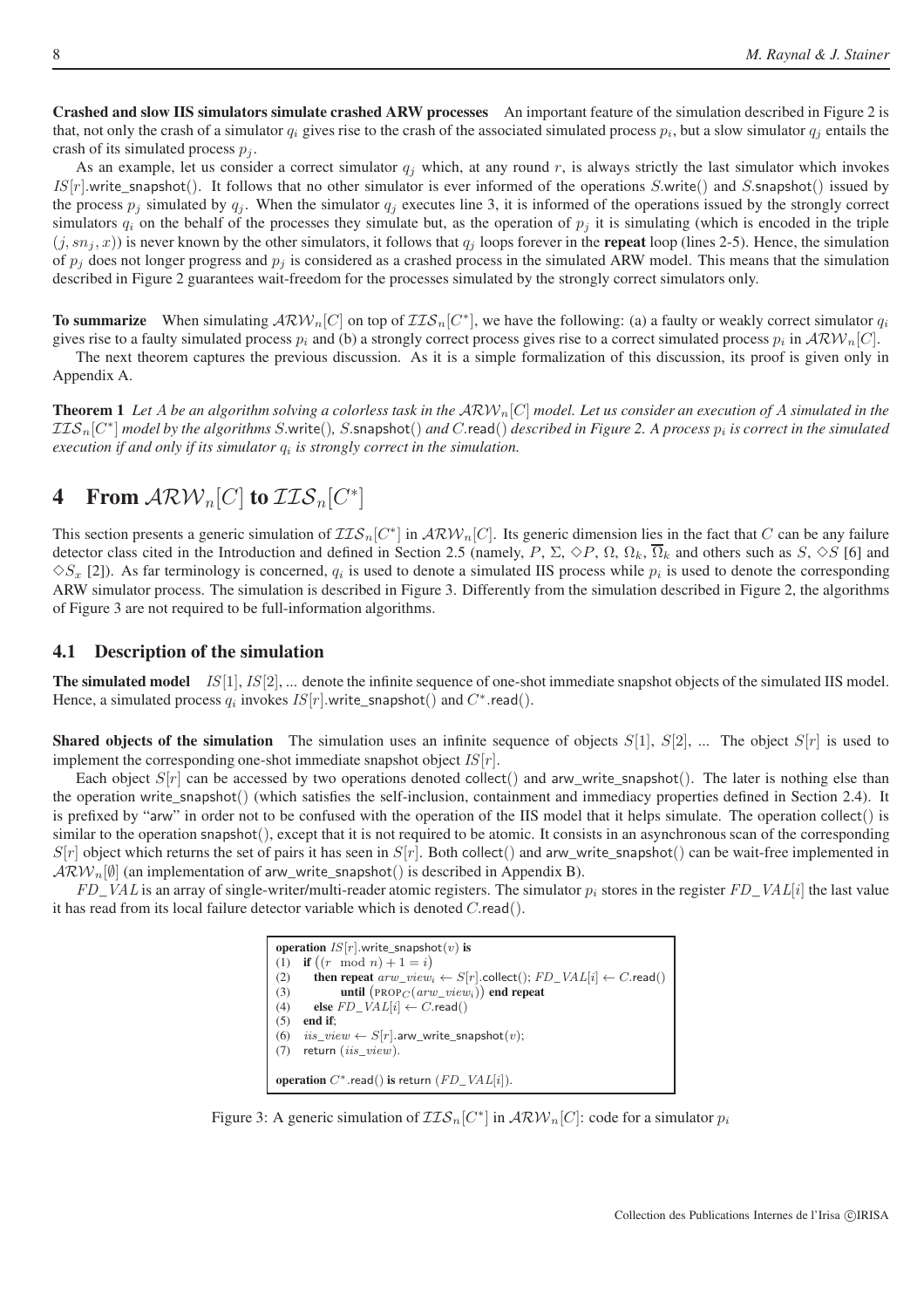**Where is the problem to solve** If the underlying model was  $\mathcal{ARW}_n[\emptyset]$  (no failure detector), the simulation of the operation  $IS[r]$ .write\_snapshot would boil down to a simple call to  $S[r]$ .arw\_write\_snapshot() (lines 6-7). Hence, the main difficulty to simulate IS[r].write\_snapshot(v) comes from the presence of the failure detector C.

This comes from the fact that, in all executions, we need to guarantee a correct association between the schedule of the (simulated) invocations of  $IS[r]$  write\_snapshot() and the outputs of the simulated failure detector  $C^*$ . This, which depends on the output of the underlying failure detector  $C$ , requires to appropriately synchronize, at every round  $r$ , the simulation of the invocations of  $IS[r]$ .write\_snapshot(). Once, this is done, the set-linearization of the simulated invocations of  $IS[r]$ .write\_snapshot() follows from the set-linearization of these invocations in the  $\mathcal{ARM}_{n}[C]$  model.

**Associate each round with a simulator** The simulation associates each round r with a simulator (we say that the corresponding simulator "owns" round  $r$ ) in such a way that each correct simulator owns an infinite number of rounds. This is implemented with a simple round-robin technique (line 1).

**Simulation of**  $IS[r]$  write\_snapshot(v) To simulate an invocation  $IS[r]$  write\_snapshot(v) issued by the simulated process  $q_i$ , the simulator  $p_i$  first checks if it is the owner of the corresponding round r. If it is not, it refreshes the value of  $FD_VAL[i]$  (line 4) and executes the "common part", namely, it invokes  $S[r]$ .arw\_write\_snapshot(v) (line 6) which returns it a set iis\_view that constitutes the result of the invocation of  $IS[r]$ .write\_snapshot $(v)$ .

If the simulator  $p_i$  is the owner of the round, it repeatedly reads asynchronously the current value of the implementation object  $S[r]$  (that it stores in arw\_view<sub>i</sub>) and refreshes the value of  $FD_VAL[i]$  (line 2). This repeat statement terminates when the values of  $arw\_view_i$  it has obtained satisfy some predicate (line 3). This predicate, denoted PROP $_C()$ , which depends on the failure detector class C, encapsulates the generic dimension of the simulation. Then, after it has exited the loop, the simulator  $p_i$  executes the "common" part, i.e., lines 6-7. It invokes  $S[r]$  arw\_write\_snapshot(v) which provides it with a view is\_view which is returned as the result of the invocation of  $IS[r]$ .write\_snapshot $(v)$ .

The fact that, during each round, (a) some code is executed only by the simulator that owns  $r$ , (b) some code is executed only by the other simulators and (c) some code is executed by all simulators, realizes the synchronization discussed above that allows for a correct set-linearization of the invocations of  $IS[r]$ .write\_snapshot() in  $\mathcal{IIS}_n[C^*]$ .

**Simulation of** C<sup>\*</sup>.read() When a simulated process  $q_i$  wants to read its local failure detector output, its simulator  $p_i$  returns it the last value it has read from its local failure detector variable.

**To summarize** When simulating  $IIS_n[C^*]$  on top of  $ARW_n[C]$ , we have the following: (a) a faulty simulator  $p_i$  gives rise to a faulty simulated process  $q_i$  and (b) a correct simulator  $p_i$  gives rise either to a strongly correct, a weakly correct or a faulty simulated process  $q_i$  in  $\mathcal{IIS}_n[C^*]$  (this can depend on PROP $_C()$ ).

Moreover, whatever C, we have to show that there is at least one correct process in  $\mathcal{IIS}_n[C^*]$ . This amounts to show that there is a simulator  $p_i$  that executes the infinite sequence  $\{IS[r]$ .write\_snapshot() $\}_{r\geq 1}$ . To that end, we have to show that each object  $IS[r]$  is non-blocking [12] (i.e., whatever the round r and the concurrency pattern, at least one invocation of  $IS[r]$  write\_snapshot() terminates). The corresponding proof is given when we consider specific failure detector classes (see below). Then, due to the structure of the IIS model, the very existence of at least one correct process in  $\mathcal{IIS}_n[C^*]$  entails the existence of at least one strongly correct process in this model (see the definition of the set  $SC$  in Section 2.6).

#### 4.2 Instantiating the simulation with  $C = \Omega_k$

When  $C = \Omega_k$ , the property PROP<sub>C</sub> (arw\_view) can be instantiated at each simulator  $p_i$  as follows:

$$
\text{PROP}_{\Omega_k}(arw\_view_i) = (\exists \ell \in FD\_VAL[i]: (\ell = i \lor \exists \langle \ell, - \rangle \in arw\_view_i)).
$$

Let leaders<sub>i</sub> = FD\_VAL[i] (the last value of  $\Omega_k$  read by the simulator  $p_i$ ). The previous predicate directs the simulator  $p_i$ , at each round r it owns, to wait until  $i \in leaders_i$  or until it has seen the simulation of  $IS[r]$  write\_snasphot() issued by a simulator  $q_i$  such that  $j \in \textit{leaders}_i$ .

 $\bf{Theorem~2}$  Let  $A$  be an algorithm solving a colorless task in the  $\mathcal{IIS}_n[\Omega^*_k]$  model. The simulation of  $A$  on top of  $\mathcal{ARW}_n[\Omega_k]$  where the invocations of IS $[r]$  write\_snapshot() and  $C^*$  read() are implemented by the algorithms described in Figure 3 and the predicate PROP $_C$ *is instantiated by* PROP<sub>Ω<sub>k</sub>, produces an execution of A that could have been obtained in  $IIS_n[\Omega^*_k]$ . Moreover, there is a one-to-one</sub>  $correspondence$  between the correct (simulated) processes in  $\mathcal{IIS}_n[\Omega^*_k]$  and the correct simulators in  $\mathcal{ARW}_n[\Omega_k].$ 

**Proof** The proof has to show that: (a) there is at least one correct process in  $\mathcal{IIS}_n[\Omega_k^*]$  (consequently, as we have seen previously, there is a strongly correct process in  $\mathcal{IIS}_n[\Omega_k^*]$ ); (b) there is a one-to-one correspondence between correct simulators  $(p_i)$  and correct simulated processes  $(q_i)$ ; (c) the behavior of the local failure detector variables of the processes in  $\mathcal{IIS}_n[\Omega_k^*]$  is the one defined by  $\Omega_k^*$ ;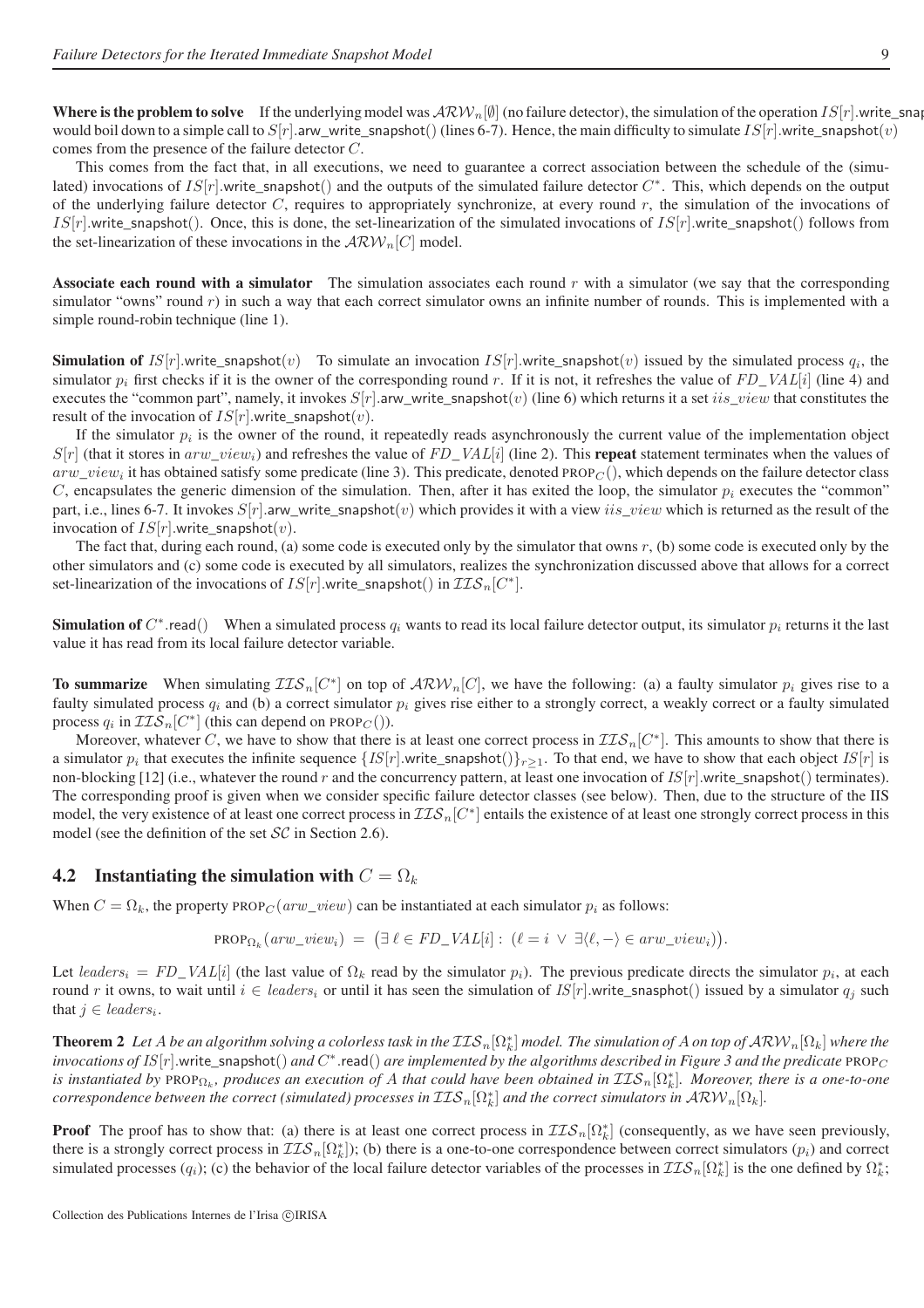and, for any round r, (d) the invocations of  $IS[r]$ .write snapshot() satisfy the self-inclusion, containment, and immediacy properties (defined in Section 2.4).

Proof of (a). As (by definition) one of the leaders eventually output by  $\Omega_k$  is a correct simulator  $p_i$ , there is a finite time  $\tau$  after which the predicate PROP<sub> $\Omega_k$ </sub> returns always true when evaluated by the simulator  $p_i$ . Hence, this simulator can never be blocked forever at line 3 when it executes (on behalf of the simulated process  $q_i$ ) the algorithm implementing the operation  $IS[r]$ .write\_snapshot(). It follows from this observation that there is at least one correct simulated process  $q_i$ .

Proof of (b). The correct simulator  $p_i$  which eventually belongs forever to the output of  $\Omega_k$  invokes arw\_write\_snapshot(v) at each simulated round r (line 6). Let  $\tau_r$  be the finite time instant at which this invocation terminates. As there is a finite time  $\tau' \geq \tau$  after which *i* belongs to all the failure detector outputs, it follows that, at some finite time  $\tau'' \ge \max(\tau', \tau_r)$ , the evaluation of PROP<sub> $\Omega_k$ </sub> by any correct simulator returns true at round r. Hence that any correct simulator terminates its simulation of  $IS[r]$ .write\_snapshot(). As this is true for any round r, any correct simulator simulates an infinite number of rounds of the IIS model. Consequently, if a simulator  $p_i$ is correct in  $\mathcal{ARM}_n[\Omega_k^*]$  the associated simulated process  $q_j$  is correct in  $\mathcal{IIS}_n[\Omega_k^*]$  (which entails that, at any round r, the simulation of the operation  $IS[r]$  write\_snapshot() is wait-free). Finally, a faulty simulator  $p_i$  trivially gives rise to a faulty simulated process  $q_i$ which concludes the proof of Item (b).

Proof of (c). To show that the behavior of the local failure detector variables at each simulated process  $q_x$  is the one defined by  $\Omega_k^*$ , let us first observe that, it follows directly from lines 2 and 4 that the outputs of  $\Omega_k$  are outputs of  $\Omega_k$ . Hence, we have only to show that, after some time,  $\Omega_k$  outputs forever a set L such that there is a simulator  $p_i$  with  $i \in L \cap C$  (let us remember that C is the set of correct simulators) and the simulated process  $q_i$  associated with the simulator  $p_i$  is strongly correct.

Let r be a round such that all the faulty simulators have crashed before r and, after r, all correct simulators obtain forever the same set of leaders L from  $\Omega_k$ . Due to PROP $\Omega_k$ , in all rounds  $r' \geq r$ , each correct simulator  $p_j$ ,  $j \notin L$ , has to wait (at each round it owns) until a correct simulator  $p_i, i \in L$ , has written into  $S[r']$  (execution of  $S[r']$ . arw\_write\_snapshot() by  $p_i$  at line 6 and execution of  $S[r']$  collect() by  $p_j$  at line 2). It follows that, in the simulated system, the invocation of  $IS[r']$  write\_snapshot() issued by any simulated process  $q_j$ ,  $j \notin L$ , is set-linearized after the invocation of  $IS[r']$ .write\_snapshot() issued by a simulated process  $p_i$  such that  $i \in L$ .

Let  $q_i$  be a strongly correct simulated process (since there are some correct simulated processes, there is at least one strongly correct one). As  $q_i$  executes an infinite number of rounds and  $1 \leq |L \cap C| \leq k$ , it follows that there is a correct simulated process  $q_\ell$  such that  $\ell \in L \cap C$  and there is an infinite number of rounds r'' such that the invocation of  $IS[r']$  write\_snapshot() issued by  $q_j$  is set-linearized after the one of  $q_\ell$ . It follows that  $q_\ell$  is a (simulated process which) is strongly correct.<sup>4</sup>

Proof of (d). The fact that, at any round r, the invocations of  $IS[r]$  write\_snapshot() satisfy the self-inclusion, containment and immediacy properties follow directly (as already indicated) from the fact that invocations of the underlying operation  $S[r]$ .arw\_write\_snapshot() satisfy these properties.  $\Box_{Theorem 2}$ 

The following corollary is an immediate consequence of the previous theorem.

**Corollary 1** *A colorless task T is solvable in*  $ARW_n[\Omega_k]$  *iff it is solvable in*  $ILS_n[\Omega_k^*]$ *.* 

#### 4.3 Instantiating the simulation with  $C = \Diamond P$

**The failure detector class**  $C = \Diamond P$  When  $C = \Diamond P$ , the property PROP<sub> $\Diamond P$ </sub> (*arw\_view*) can be instantiated at each simulator  $p_i$  as follows:

$$
\text{PROP}_{\diamond P}(arw\_view_i) = (\forall j \in FD\_VAL[i]: (j = i \lor \langle j, - \rangle \in arw\_view_i)).
$$

This property forces the corresponding simulator  $p_i$ , at each round r it owns, to wait until all the simulators  $p_j$  that it currently trusts (i.e., any  $j \in fd\_val_i(i)$ ) have invoked  $S[r]$ .arw\_write\_snapshot() (i.e., have written a pair  $\langle j, -\rangle$  into  $S[r]$ ).

**Theorem 3** Let A be an algorithm solving a colorless task in the TIS  $_n[\Diamond P^*]$  model. The simulation of A on top of ARW  $_n[\Diamond P]$  where the invocations of  $IS[r]$  write\_snapshot() and  $\Diamond P^*$  read() are implemented by the algorithms described in Figure 3 and the predicate PROP<sub>C</sub> is instantiated by PROP<sub> $\diamond P$ </sub>, produces an execution of A that could have been obtained in  $\mathcal{IIS}_n[\diamondsuit P^*]$ . Moreover, there is a one-to-one correspondence between the correct (simulated) processes in  $IIS_n[\Diamond P^*]$  and the correct simulators in  $\mathcal{ARW}_n[\Diamond P]$  and *all correct simulated processes are strongly correct.*

**Proof** The proof is similar to the previous one. We show here only that each correct simulator  $p_i$  gives rise to a strongly correct (simulated) process  $q_i$ .

<sup>&</sup>lt;sup>4</sup>Let us observe that, while this proves that there is a correct simulator that gives rise to a strongly correct simulated process, we cannot determine how many simulated processes are strongly correct. This number depends on the execution.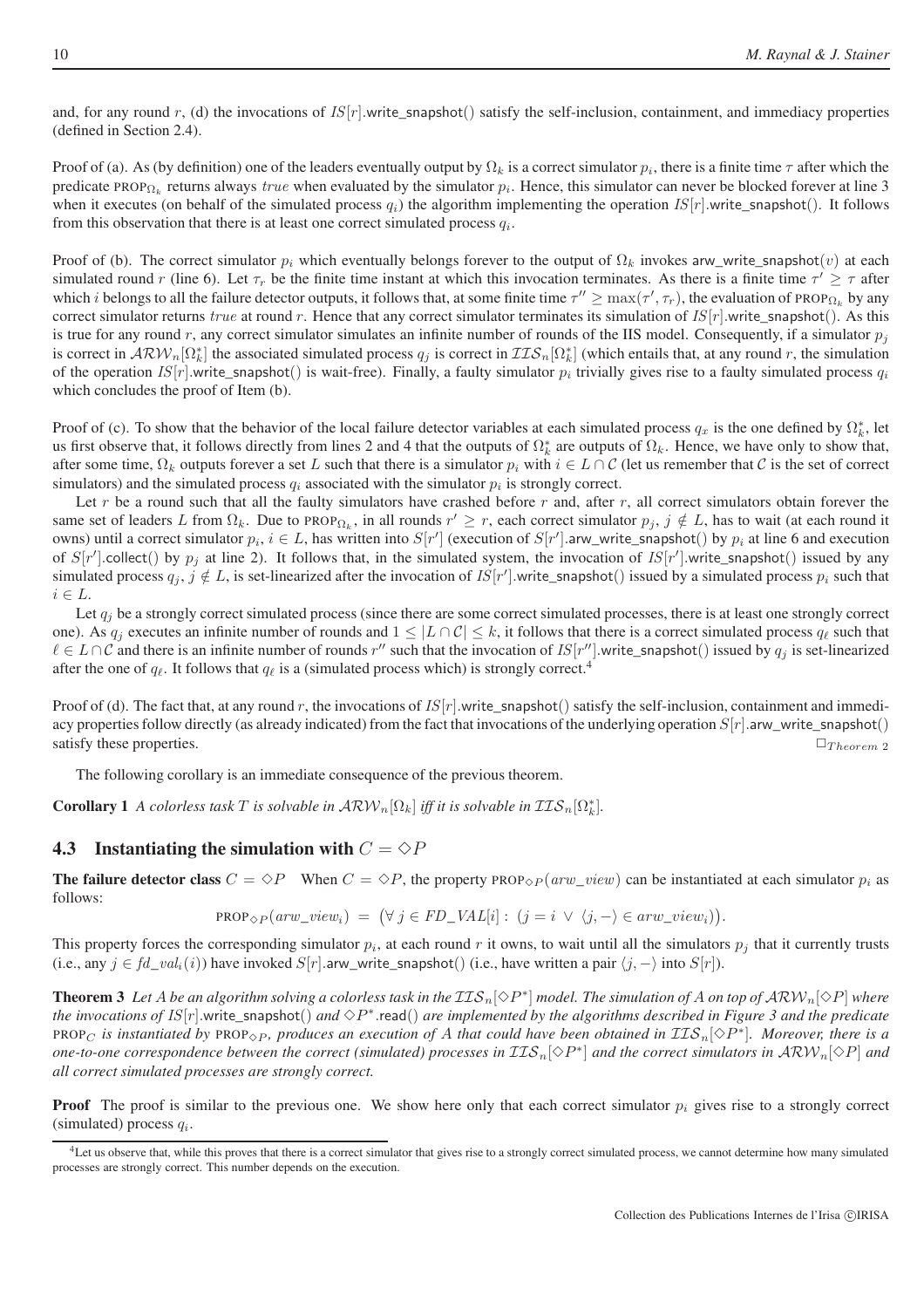The proof is by contradiction. Let us suppose that a correct simulator loops forever in the **repeat** (lines 2-3) when it executes the algorithm simulating IS[r].write snapshot(). Let r denote the first round during which this happens and let  $p_i$  be the simulator that owns this round (hence,  $p_i$  is the first simulator that loops forever).

Let us notice that, as  $i = (r \mod n) + 1$ , it is the only simulator which loops at round r. Hence, all other correct simulators eventually invoke  $S[r]$  arw\_write\_snapshot() at line 6 and consequently return from their simulation of  $IS[r]$ .write\_snapshot().

As the failure detector  $\Diamond P$  eventually outputs a set including only correct simulators, the evaluation of the predicate PROP $_{\Diamond P}(r, -, -)$ eventually returns true to  $p_i$  which terminates its simulation of  $IS[r]$ .write\_snapshot(). A contradiction. It follows from this contradiction that every correct simulator executes an infinite number of rounds, which means that, at any round  $r$ , the implementation of the operation  $IS[r]$ .write\_snapshot() is wait-free.

Finally, as, at each round it owns, each correct simulator  $p_i$  waits for all other correct simulators, each correct simulator sees the simulation of  $IS[r]$ .write\_snapshot() by the other correct simulators infinitely often. Hence, each correct simulator  $p_i$  simulates a strongly correct process  $q_i$ . .  $\Box_{Theorem\ 3}$ 

#### **4.4** Instantiating the simulation with  $C = P$ ,  $\Sigma$ ,  $S$ ,  $\Diamond S$ ,  $S_x$ ,  $\Diamond S_x$

The same predicate PROP<sub>C</sub> as the one used for  $\Diamond P$  works for these failure detector classes.

The failure detector classes  $C = P$ ,  $\Sigma$ ,  $S$ ,  $\Diamond S$  The previous proof can be easily translated for the the failure detector classes  $C = P$ ,  $\Sigma$ ,  $S$ ,  $\Diamond S$ . This follows from the observation that, as  $\Diamond P$ , each of these failure detector classes permanently  $(C = P)$  or eventually  $(C = \Sigma, S, \diamondsuit S)$  output only sets of correct processes.

The failure detector classes  $C = S_x$ ,  $\diamond S_x$  These failure detector classes (introduced in [2]) extend the classes S and  $\diamond S$ . Intuitively, they restrict the properties defining S and  $\Diamond S$  to be only on a dynamically determined subset of processes Q such that  $|Q| = x$  (hence their name: limited scope failure detector classes).

It is possible to show that the algorithms of Figure 3 instantiated with the previous predicate PROP<sub> $\Diamond P$ </sub> () allows for a correct simulation of  $\mathcal{IIS}_n[C^*]$  in  $\mathcal{ARW}_n[C]$  for  $C = S_x$ ,  $\diamond S_x$ . Let us also remark that, for any r, the simulation of the operation  $IS[r]$ .write\_snapshot() is wait-free (each simulated process  $q_i$  whose simulator  $p_i$  is correct executes an infinite number of IIS rounds). However, while each correct simulator simulates a strongly correct process when  $C \in \{P, \Diamond P\}$ , no conclusion can be drawn from the number of strongly correct simulated processes (except that there is at least one) when  $C \in \{\Sigma, S_x, \diamond S_x\}$ .

## 5 From wait-freedom to  $t$ -resilience

**Notation** Let  $ILS_{n,t}[C]$  denote the extended  $ILS_n[C]$  model in which at least  $n-t$  processes are strongly correct, i.e.,  $|SC| \ge n-t$ and  $|WC| + |\mathcal{F}| \le t$ . Similarly, let  $ARW_{n,t}[C]$  denote the extended  $ARW_n[C]$  model in which at most t processes are faulty.

From  $IIS_{n,t}[C^*]$  to  $ARW_{n,t}[C]$  Theorem 1 has shown that the simulation described in Figure 2 (which is a simple extension to failure detectors of the simulation described in [4]) ensures that (a) any strongly correct simulator in IIS gives rise to a correct simulated process in ARW and (b) a weakly or faulty simulator gives rise to a faulty simulated process. It follows that if  $|\mathcal{SC}| \geq n - t$  in  $\mathcal{IIS}_{n,t}[C^*]$  we have at most t faulty process in the simulated system  $\mathcal{ARM}_{n,t}[C]$ .

From  $\mathcal{ARM}_{n,t}[C]$  to  $\mathcal{IIS}_{n,t}[C^*]$  In this direction, the simulation from  $\mathcal{ARM}_n[C]$  in  $\mathcal{IIS}_n[C^*]$  presented in Figure 3 can be easily adapted in order to simulate  $\mathcal{ARM}_{n,t}[C]$  in  $\mathcal{IIS}_{n,t}[C^*].$ 

It is indeed sufficient to replace PROP<sub>C</sub> by PROP<sub>C</sub>  $\wedge$   $|arw\_view_i| \ge (n-t-1)$  (it is of course assumed that we do not have  $|arw\_view_i| \ge (n-t-1) \Rightarrow \neg \text{ PROP}_C$ ). In this way, at every round r it owns, each correct simulator  $p_i$  is constrained to wait until at least  $n - t - 1$  processes have invoked  $S[r]$  arw\_write\_snapshot() before being allowed to invoke its own. The correction of this extended simulation is captured in the following theorem.

**Theorem 4** Let A be an algorithm solving a colorless task in the  $IIS_n[C^*]$  model. For the failure detector classes studied in this paper, The simulation of A on top of  $\mathcal{ARW}_n[C]$  where the invocations of  $IS[r]$  write\_snapshot() and  $C^*$  read() are implemented by the algorithms described in Figure 3 and the predicate  $\mathrm{PROP}_C$  is replaced by  $\mathrm{PROP}_C \wedge |av\_view_i| \geq (n-t-1),$  produces a correct *execution of A in*  $\mathcal{IIS}_n[C^*]$  *in which*  $n-t$  *processes are strongly correct.* 

**Proof** The proof consists in showing that (a) each correct simulator that would simulate an infinite number of IIS rounds when considering only PROP<sub>C</sub> does simulate an infinite number of rounds when considering PROP<sub>C</sub>  $\wedge$  (arw\_view<sub>i</sub>  $\geq n-t-1$ ); and (b) there is at least  $(n - t)$  strongly correct processes in the simulated IIS model.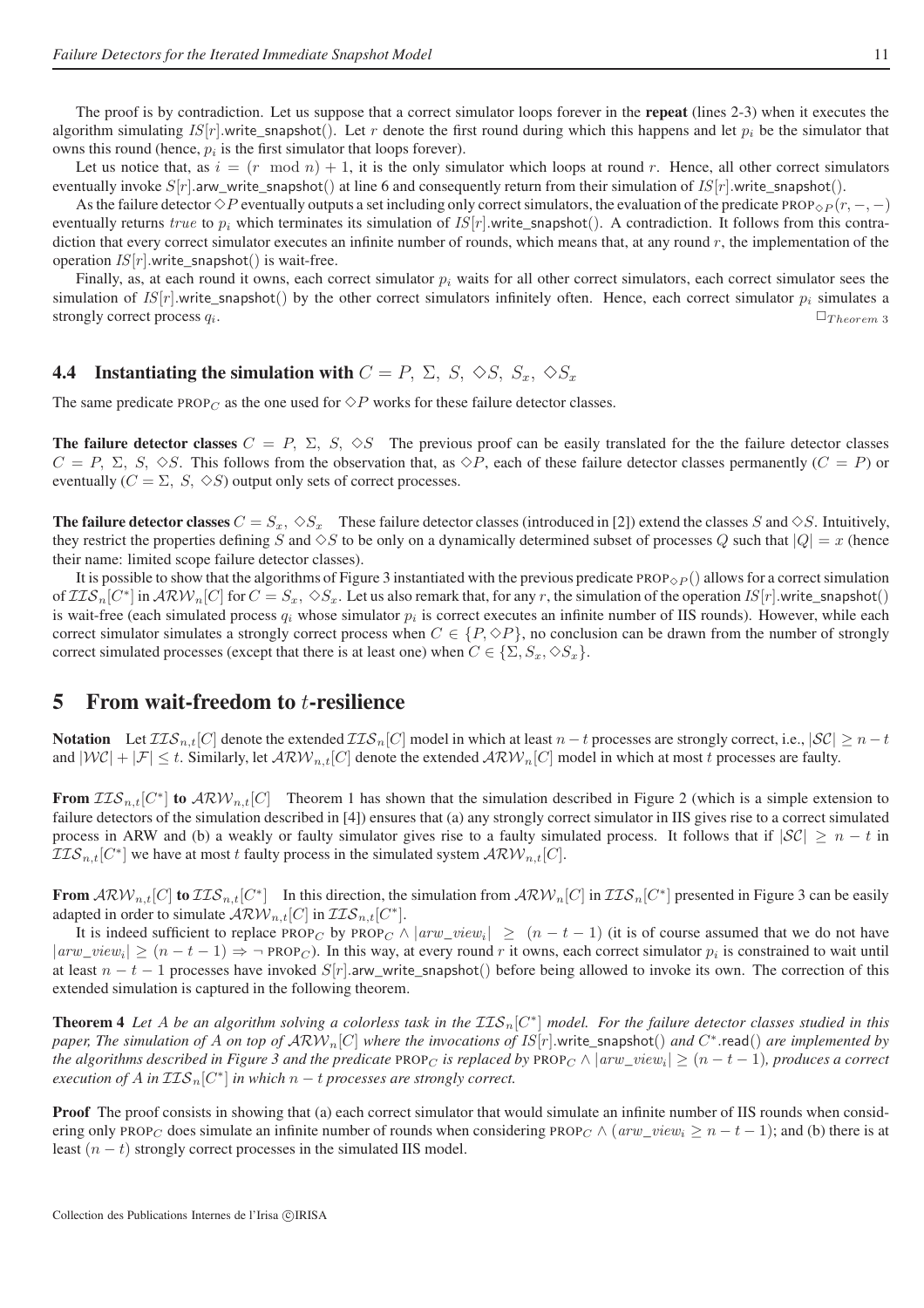Proof of (a). The proof by contradiction. Let us suppose that a correct simulator  $p_i$  that, at some round r, blocks forever because the predicate (arw view<sub>i</sub> > n − t − 1) is never satisfied. Let r be the first round at which this occurs. By assumption, at least  $n - t - 1$ simulators  $p_i$  eventually invoke  $S[r]$ . arw write snapshot(), it follows that the predicate (*arw* view<sub>i</sub>  $\geq n - t - 1$ ) eventually becomes true. Hence the predicate PROP<sub>C</sub>  $\wedge$  (arw\_view<sub>i</sub>  $\geq n-t-1$ ) eventually becomes true which concludes the proof of item (a).

Proof of (b). Due to the previous item, there is a correct simulator  $p_i$  that that simulates a strongly correct process. Let  $p_i$  such a simulator. This simulator  $p_i$  simulates an infinite number of rounds and, in each round r it owns, it simulates  $IS[r]$ .write\_snapshot() on behalf of  $q_i$ , after (or simultaneously with) the invocations of  $IS[r]$ .write\_snapshot() issued by at least  $n-t$  processes ( $n-t-1$  other processes plus itself). As there is a bounded number of processes,  $p_i$  consequently simulates its write-snapshots infinitely often after (or simultaneously with) those of at least  $n - t$  simulators. Hence at least  $n - t$  simulated processes are strongly correct and (b) follows.  $\Box_{Theorem~4}$ 

## 6 Conclusion

This paper has addressed the respective power of the base asynchronous read/write model ARW and the iterated immediate snapshot model IIS when both are enriched with the same non-trivial failure detector (non-trivial means that the failure detector cannot be implemented in the base ARW model). The paper has shown that, once enriched with the same failure detector, both models have the same computational power when the notion of a *correct* process used in the ARW model is replaced by the notion of a *strongly correct* when considering the IIS model. This notion is related to the writes seen by a process at each round of the IIS model, more precisely, a process is strongly correct if all its writes into the sequence of immediate snapshot objects are eventually propagated to all the processes that do not crash.

The paper has presented a formal definition of a strongly correct process and two simulations, a first one from IIS to ARW and a second one from ARW to IIS. It has also proved these simulations and shown how they can be extended when the wait-freedom is replaced by t-resilience. An appendix of the paper has also presented a consensus algorithm suited to the IIS model enriched with an eventual leader failure detector.

## Acknowledgments

This work has been partially supported by the French ANR project DISPLEXITY devoted to the computability and complexity in distributed computing.

## References

- [1] Afek Y., Attiya H., Dolev D., Gafni E., Merritt M. and Shavit N., Atomic snapshots of shared memory. *Journal of the ACM*, 40(4):873-890, 1993.
- [2] Anceaume E., Fernandez A., Mostefaoui A., G. Neiger G. and Raynal M., A necessary and sufficient condition for transforming limited accuracy failure detectors. *Journal of Computer and System Sciences*, 68:123-133, 2004.
- [3] Borowsky E. and Gafni E., Immediate atomic snapshots and fast renaming. *Proc. 12th ACM Symposium on Principles of Distributed Computing (PODC'93)*, pp. 41-51, 1993.
- [4] Borowsky E. and Gafni E., A simple algorithmically reasoned characterization of wait-free computations. *Proc. 16th ACM Symposium on Principles of Distributed Computing (PODC'97)*, pp. 189-198, 1997.
- [5] Castañeda A., Rajsbaum S. and Raynal M., The renaming problem in shared memory systems: an introduction. *Elsevier Computer Science Review*, 5:229-251, 2011.
- [6] Chandra T. and Toueg S., Unreliable failure detectors for reliable distributed systems. *Journal of the ACM*, 43(2):225-267, 1996.
- [7] Chandra T., Hadzilacos V. and Toueg S., The weakest failure detector for solving consensus. *Journal of the ACM*, 43(4):685-722, 1996.
- [8] Chaudhuri S., More *Choices* Allow More *Faults:* Set Consensus Problems in Totally Asynchronous Systems. *Information and Computation,* 105:132-158, 1993.
- [9] Cornejo A., Rajsbaum S., Raynal M., Travers C., Failure Detectors as Schedulers (Brief Announcement). *Proc. 26th ACM Symposium on Principles of Distributed Computing (PODC)*, ACM Press, pp.308-309, 2007.
- [10] Delporte-Gallet C., Fauconnier H., Guerraoui R., Hadzilacos V., Kouznetsov P. and Toueg S., The weakest failure detectors to solve certain fundamental problems in distributed computing. *Proc. 23th ACM Symposium on Principles of Distributed Computing (PODC'04)*, ACM Press, pp. 338-346, 2004.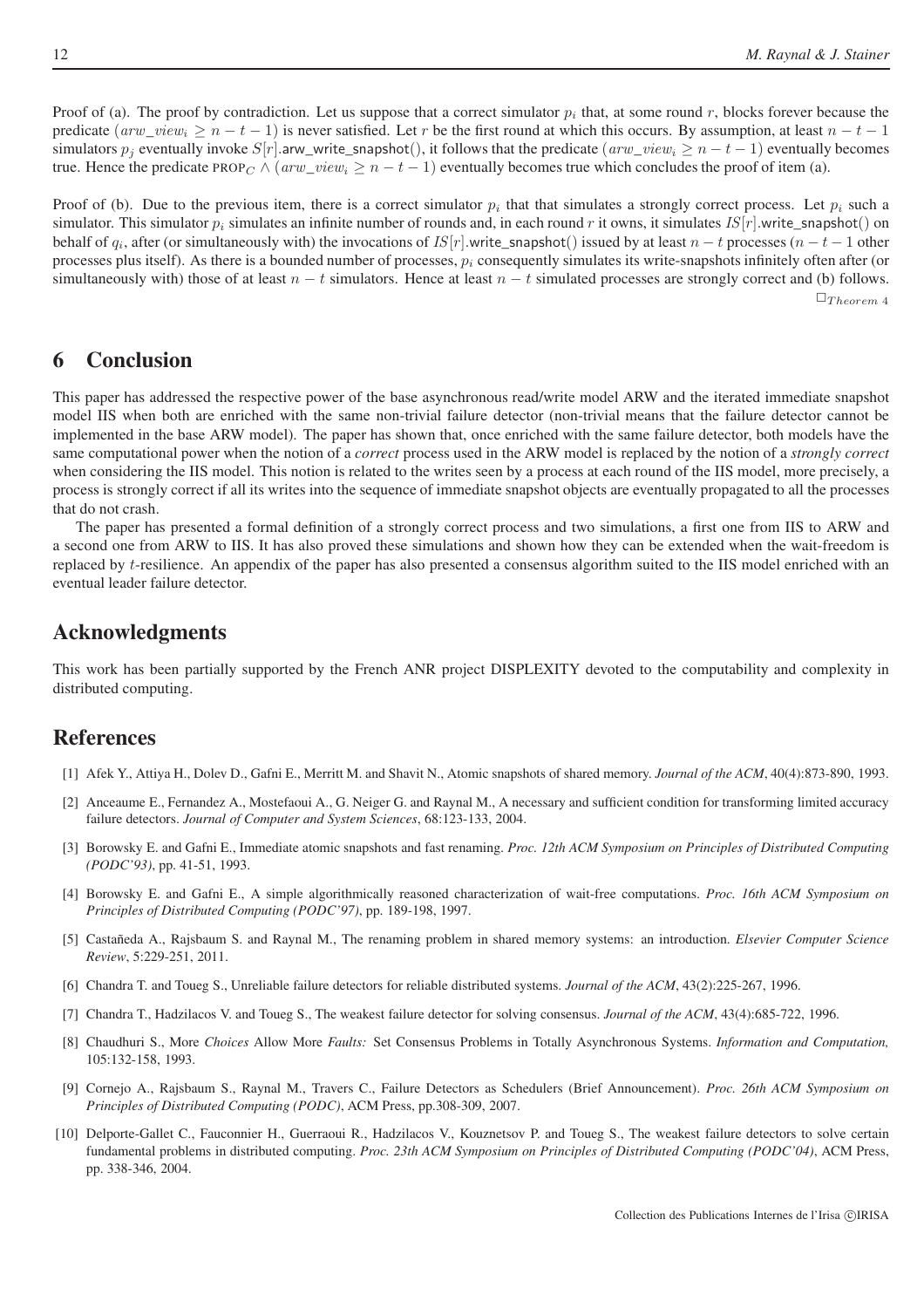- [11] Gafni E. and Rajsbaum S. Distributed Programming with Tasks. *Proc. 14th Int'l Conference On Principles Of Distributed Systems (OPODIS)*, Springer Verlag LNCS #6490, pp. 205-218, 2010.
- [12] Herlihy M.P., Wait-free synchronization. *ACM Transactions on Programming Languages and Systems*, 13(1):124-149, 1991.
- [13] Herlihy M. and Shavit N., The topological structure of asynchronous computability. *Journal of the ACM*, 46(6):858-923, 1999.
- [14] Herlihy M.P. and Wing J.M., Linearizability: a correctness condition for concurrent objects. *ACM Transactions on Programming Languages and Systems*, 12(3):463-492, 1990.
- [15] Lo W.-K. and Hadzilacos V., Using failure detectors to solve consensus in asynchronous shared-memory systems. *Proc. 8th Int'l Workshop on Distributed Algorithms (WDAG'94, now DISC)*, Springer-Verlag LNCS #857, pp. 280-295, 1994.
- [16] Loui M. and Abu-Amara H., Memory requirements for for agreement among Unreliable Asynchronous processes. *Advances in Computing Research*, 4:163-183, JAI Press Inc., 1987.
- [17] Mostefaoui A., Rajsbaum S., Raynal M. and Travers C., On the Computability Power and the Robustness of Set Agreement-oriented Failure Detector Classes. *Distributed Computing*, 21(3):201-222, 2008.
- [18] Neiger G., Set Linearizability. *Brief Announcement, Proc. 13th ACM Symposium on Principles of Distributed Computing (PODC)*, ACM Press, pp. 396, 1994.
- [19] Neiger G., Failure detectors and the wait-free hierarchy. *Proc. 14th ACM Symposium on Principles of Distributed Computing (PODC'95)*, ACM Press, pp. 100-109, 1995.
- [20] Pike S.M., Sastry S. and Welch J.L., Failure detectors encapsulate fairness. *Proc. 14th Int'l Conference On Principles Of Distributed Systems (OPODIS)*, Springer Verlag LNCS #6490, pp. 173-188, 2010.
- [21] Rajsbaum S., Iterated shared memory models. *Proc. 9th Latin American Symposium Theoretical Informatics (LATIN'10)*, Springer Verlag LNCS #6343, pp.407-416, 2010.
- [22] Rajsbaum S., Raynal M., Travers C., The iterated restricted immediate snapshot model. *Proc. 14th Annual Int'l Conference Computing and Combinatorics (COCOON 2008)*, Springer Verlag LNCS #5092, pp. 487-497, 2008.
- [23] Rajsbaum S., Raynal M., Travers C., An impossibility about failure detectors in the iterated immediate snapshot model. *Information Processing Letters*, 108(3):160-164, 2008.
- [24] Raynal M., Failure detectors for asynchronous distributed systems: an introduction. *Wiley Encyclopdia of Computer Science and Engineering*, Vol. 2, pp. 1181-1191, 2009 (ISBN 978-0-471-38393-2).

## A Proof of Theorem 1

**Theorem 1** Let A be an algorithm designed for the  $\mathcal{ARM}_n[C]$  model. Let us consider an execution of A simulated in the  $\mathcal{IIS}_n[C^*]$ model by the algorithms described in Figure 2. A process  $p_i$  is correct in the simulated execution if and only if its simulator  $q_i$  is strongly correct.

**Proof** Let us first observe that a simulated process whose simulator eventually crashes in  $II\mathcal{S}_n$  is faulty (it cannot issue an infinite number of steps since its simulator crashes after a finite number of steps). Hence, it remains to show that (a) all simulators in  $W\mathcal{C}$ simulate faulty processes and (b) all simulators in  $SC$  simulate correct processes.

Proof of (a). Let us first remark that, as there is a bounded number of simulators and (by assumption) at least one of them is correct,  $|SC| \ge 1$ . If  $C = SC$  (i.e.,  $WC = \emptyset$ ), (a) trivially follows. Hence, let us consider that there is at least one weakly correct simulator  $q_i$ .

Let rmax be a round number such that (1)  $\forall i \in \mathcal{WC}, \forall j \in \mathcal{SC}, \forall r \geq rmax : \langle i, -\rangle \notin is\_view_j[r]$  and (2) no faulty simulator starts round rmax. At any round  $r \geq rmax$ , any strongly correct simulator issues its invocation of  $IS[r]$ .write\_snapshot() strictly before those of any weakly correct simulator. Consequently, when after round  $rmax$ ,  $q_i$ ,  $i \in \mathcal{WC}$ , executes the algorithm that simulates the next invocation of S.write() or S.snapshot() issued by  $p_i$ , encoded in the triple  $(i, sn, x)$ , the only simulators that can see this triple are weakly correct simulators. Then, as after  $rmax$  the simulator  $q_i$  sees all the triples written or known by the strongly correct simulators, its predicate of line 5 will never be verified and  $q_i$  will loop forever. Hence the simulated process  $p_i$  never ends its invocation of S.write() or S.snapshot(): it does no longer progress and appears as a crashed process in the simulated execution in  $\mathcal{ASW}_n[C]$ .

Proof of (b). Let now  $q_i$  be a strongly correct simulator. By definition of SC, there is a set  $\mathcal{SC}_k$  such that  $i \in \mathcal{SC}_k$  and there is an infinite sequence of invocations of  $IS[r]$ .write\_snapshot() issued by  $q_i$  which occur before those of some simulators of  $SC_{k-1}$ . It follows that, each time  $q_i$  simulates a S.write() or S.snapshot() invocation on behalf of  $p_i$ , after a finite number of rounds, the corresponding triple  $(i, sn, x)$  is added to the set of its known simulated operations by a simulator of  $SC_{k-1}$ . Then, in the same way and in a finite number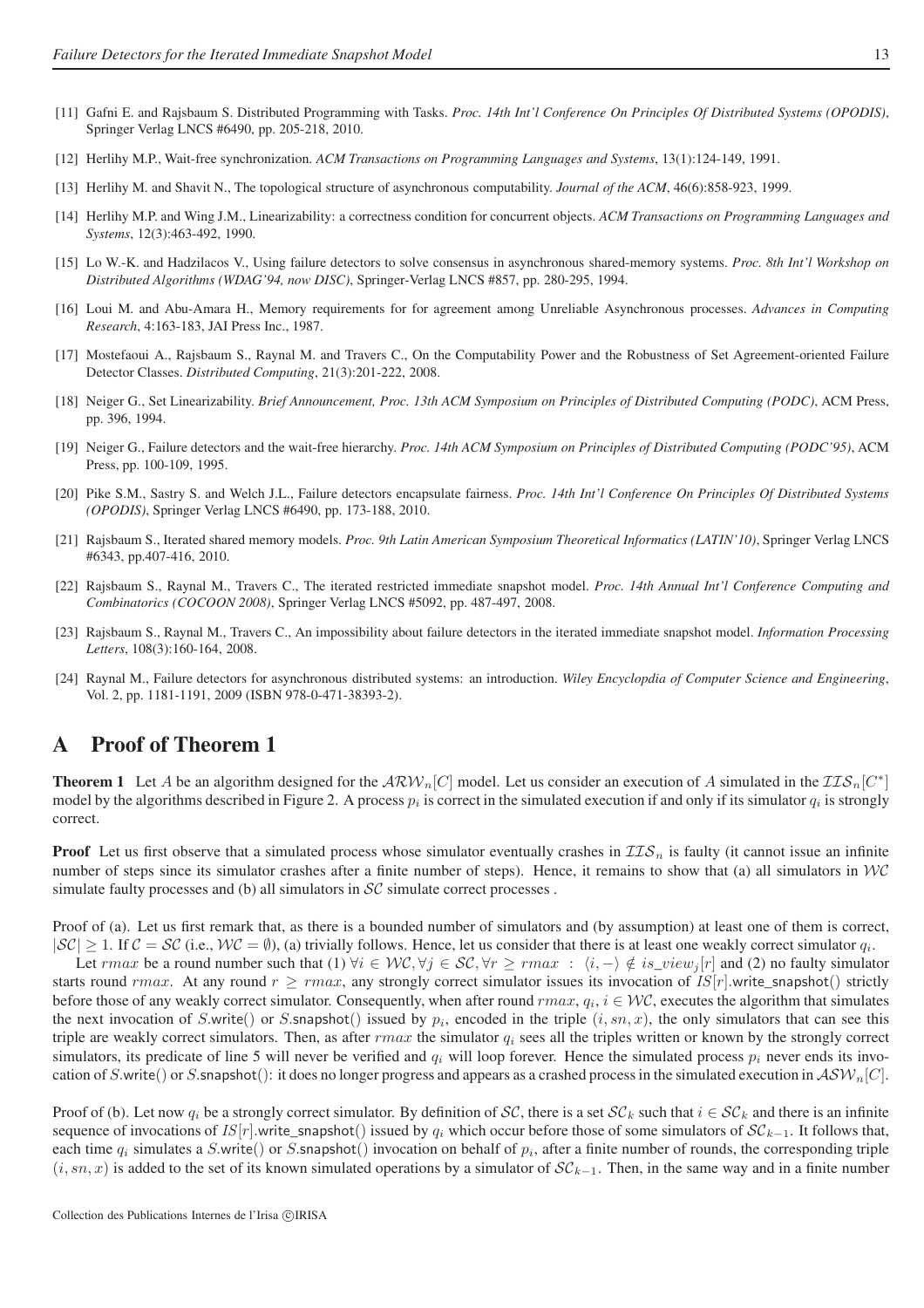of rounds, that simulator propagates this triple to a simulator  $\mathcal{SC}_{k-2}$ . This continues recursively and, in a finite number of rounds, the triple  $(i, sn, x)$  written by  $q_i$  is added to the set  $ops_y$  of known operations by a simulator  $q_y, y \in \mathcal{SC}_0$ . Then, it follows from the definition of  $SC_0$  that  $q_y$  propagates the triple that becomes eventually known by all correct simulators. After that, the next invocation of  $S[r']$  write\_snapshot() issued by  $q_i$  is such that the predicate of line 5 is satisfied and  $q_i$  can terminate its simulation of the operation S write() or S snapshot() issued by the process  $p_i$ . It follows that the simulated process  $p_i$  always progresses and it is consequently correct with respect to the simulated execution in  $\mathcal{ARM}_{n}[C]$ .

 $\Box_{Theorem~1}$ 

## **B** An implementation of the arw write snapshot() operation

For a completeness purpose, this appendix presents a wait-free implementation of the operation write\_snapshot() (called arw\_write\_snapshot() in Section 4) suited to  $\mathcal{ARM}_{n}[\emptyset]$ .

> operation write\_snapshot $(v_i)$  is  $REG[i] \leftarrow v_i;$ repeat  $LEVEL[i] \leftarrow LEVEL[i] - 1;$ for  $j \in \{1, \ldots, n\}$  do  $level_i[j] \leftarrow \text{LEVEL}[j]$  end for;  $view_i \leftarrow \{j : level_i[j] \leq \text{LEVEL}[i]\};$ until  $(|view_i| > \textit{LEVEL}[i])$  end repeat; return({ $\langle j, REG[j] \rangle$  such that  $j \in view_i$ }).

Figure 4: Borowsky-Gafni's wait-free algorithm for write snapshot() in  $\mathcal{ARM}_{n}[\emptyset]$ : code for  $p_i$ .

This algorithm, described in Figure 4. is due to Borowsky and Gafni [3]. It considers that each process invokes the operation at most once and uses two arrays of single-writer/multi-reader atomic registers denoted  $REG[1..n]$  and  $LEVEL[1..n]$  (only  $p_i$  can write  $REG[i]$  and  $LEVEL[i]$ . A process  $p_i$  first writes its value in  $REG[i]$ . Then the core of the implementation of write\_snapshot() is based on the array  $LEVEL[1..n]$ . That array, initialized to  $[n+1, ..., n+1]$ , can be thought of as a ladder, where initially a process is at the top of the ladder, namely, at level  $n + 1$ . Then it descends the ladder, one step after the other, according to predefined rules until it stops at some level (or crashes). While descending the ladder, a process  $p_i$  registers its current position in the ladder in the atomic register  $LEVEL[i]$ .

After it has stepped down from one ladder level to the next one, a process  $p_i$  computes a local view (denoted  $view_i$ ) of the progress of the other processes in their descent of the ladder. That view contains the processes  $p_i$  seen by  $p_i$  at the same or a lower ladder level (i.e., such that  $level_i[j] \leq LEVEL[i]$ ). Then, if the current level  $\ell$  of  $p_i$  is such that  $p_i$  sees at least  $\ell$  processes in its view (i.e., processes that are at its level or a lower level) it stops at the level  $\ell$  of the ladder. Finally,  $p_i$  returns a set of pairs determined from the values of  $view_i$ . Each pair is a process index and the value written by the corresponding process. This algorithm satisfies the self-inclusion, containment and immediacy properties stated in Section 2.4.

For the interested reader, a recursive algorithm implementing the operation write\_snapshot() is described in [5, 11].

## C A consensus algorithm for the IIS model

For completeness, this appendix presents an algorithm designed for an  $\mathcal{IIS}_n[C^*]$  model, namely, a consensus algorithm for  $\mathcal{IIS}_n[\Omega^*].$ 

#### C.1 Description of the algorithm

**Global variables** As we consider the IIS model, there is an infinite array IS of immediate snapshot objects, such that  $IS[r]$  is accessed by a process only when it executes round  $r$ .

**Local variables** Each process  $p_i$  manages the following local variables.

- $r_i$  is the local round number.
- $est_i$  is the local estimate of the decision value. It is initialized to  $v_i$ , the value proposed by  $p_i$ .
- $r\_leader_i$  is the leader known by  $p_i$  at the current round. It is initialized to the default value  $\perp$ .

 $cur\_leader_i$  is an auxiliary variable that contains the leader id obtained by  $p_i$  at the beginning of the current round.

 $\bullet$  dec<sub>i</sub> is a one-write boolean variable initialized to false. It is set to true when  $p_i$  decides and keeps then that value forever.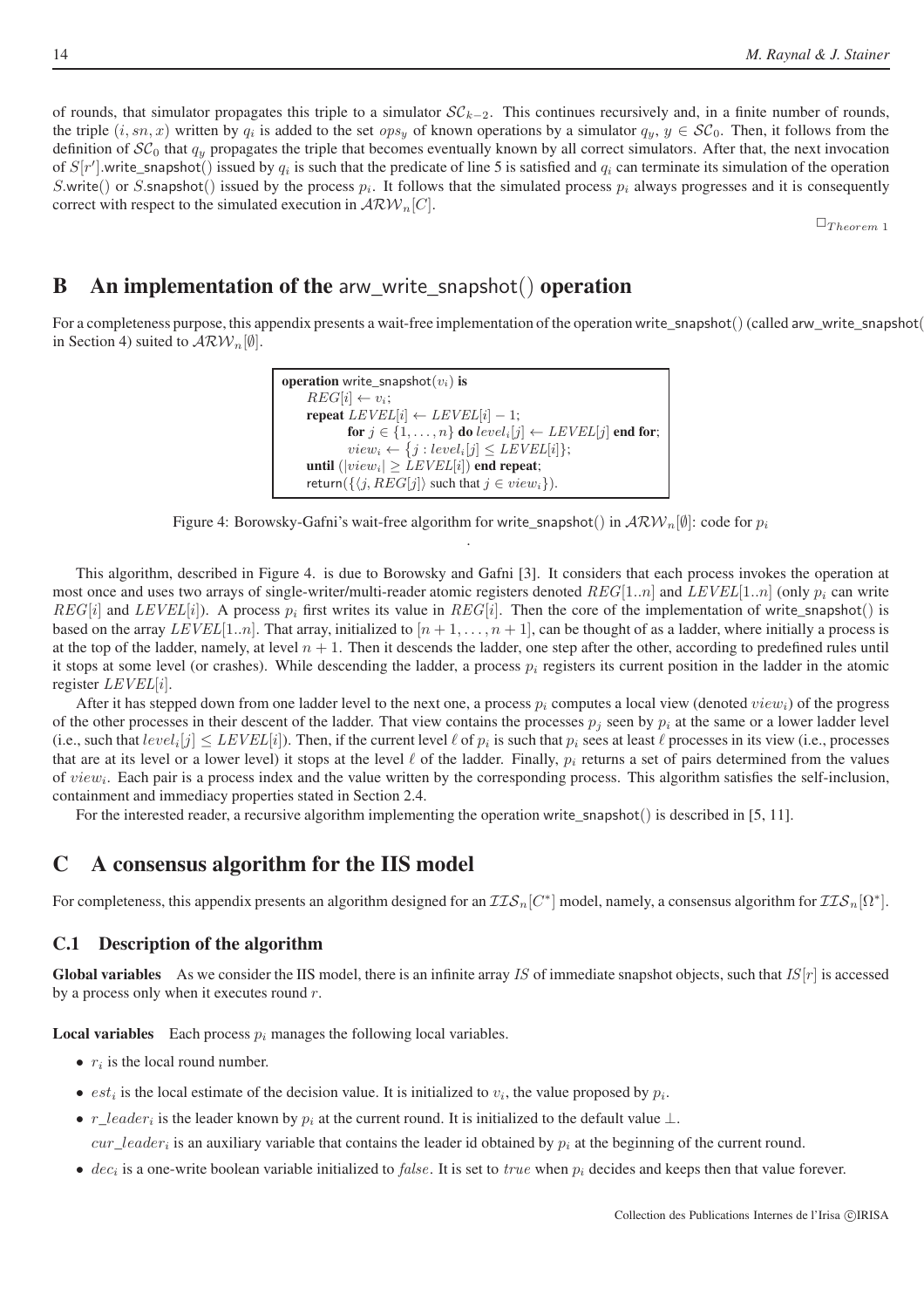• val\_ld\_seen<sub>i</sub> is a boolean initialized to false. It is set to true during a round r if and only if  $p_i$  knows the current estimate value of the leader of the current round and all processes known by  $p_i$  have the same leader.



Figure 5: Consensus in  $\mathcal{IIS}_n\Omega^*$ 

The algorithm is described in Figure 5. When a process invokes propose  $(v_i)$  where  $v_i$  is the value it proposes, it first initializes its local variables (line 1). Then it enters an infinite loop (lines 2-19). Within the loop, the behavior of a process  $p_i$  can be decomposed into three phases.

- A process  $p_i$  first increases  $r_i$  (line 3) and reads the current value of its local failure detector output (line 4). If the leader has changed since the last round,  $p_i$  resets accordingly  $val\_ld\_seen_i$  to *false* and  $r\_leader_i$  (line 5).
- Then,  $p_i$  invokes  $IS[r]$ .write\_snapshot() to write its local state which abstracted as a tuple of 4 values  $\langle est_i, r\_leader_i, val\_ld\_seen_i, de$ When it returns from that invocation, it obtains a view made up of pairs  $\langle j, \langle est, r\_leader, val\_ld\_seen, dec \rangle \rangle$  deposited by other processes (line 6).
- Then the behavior of  $p_i$  depends on  $dec_i$ . If it has already decided,  $p_i$  proceeds directly to the next round. Otherwise it checks a decision predicate (lines 9-10). This predicate is true if the view  $iis\_view_i$  just obtained by  $p_i$  contains a value v already decided by a process (line 9) or all the processes  $p_i$  that appear in  $iis\_view_i$  have written the same estimate value  $est = v$  and this value comes from the same leader, namely  $val\_ld\_seen = true$  (line 10).
	- It the predicate is satisfied,  $p_i$  adopts v as new estimate, decides (line 10) and proceeds to the next round.
	- If the decision predicate is false,  $p_i$  strives to progress to a decision. To that end, it checks if all the processes in its view have the same leader  $p_\ell$  (line 11).
		- $*$  If all the processes in its view have the same leader  $p_\ell$  and  $p_i$  knows the estimate v of  $p_\ell$  (first predicate of line 12) or knows that a process knows that value (first predicate of line 12), then it adopts v as its new estimate value  $est_i$  and sets  $val\_ld\_seen_i$  to true (line 13). If none of this predicates is satisfied,  $est_i$  and  $val\_ld\_seen_i$  keep their previous values.
		- $*$  If the processes in its view do not share the same leader,  $p_i$  sets  $val\_ld\_seen_i$  to false and, if its view contains a tuple  $\langle v, -, true, -\rangle$ , it updates its estimate  $est_i$  to v (line 15).

As we can see, the principle of the algorithm is the following. A process that is considered as a leader tries to impose its estimate value as the decision value. As  $\Omega^*$  does not guarantee a common leader since the very beginning, the processes are required to "vote" when they see a common leader in their view (this is captured by the boolean variables  $val\_ld\_seen_i$ ). This idea is made operational by the lines 8-17.

#### C.2 Proof of the consensus algorithm

**Lemma 1** When executed in  $IIS_n[\Omega^*]$ , the algorithm described in Figure 5 satisfies the consensus validity property.

**Proof** All the decided values are read from the local variables  $est_i$  (line 10). These variables are initialized to proposed values (line 1). They are then updated with values v read from tuples contained in  $iis\_view_i$  (lines 10, 13 and 15). The views  $iis\_view_i$  are returned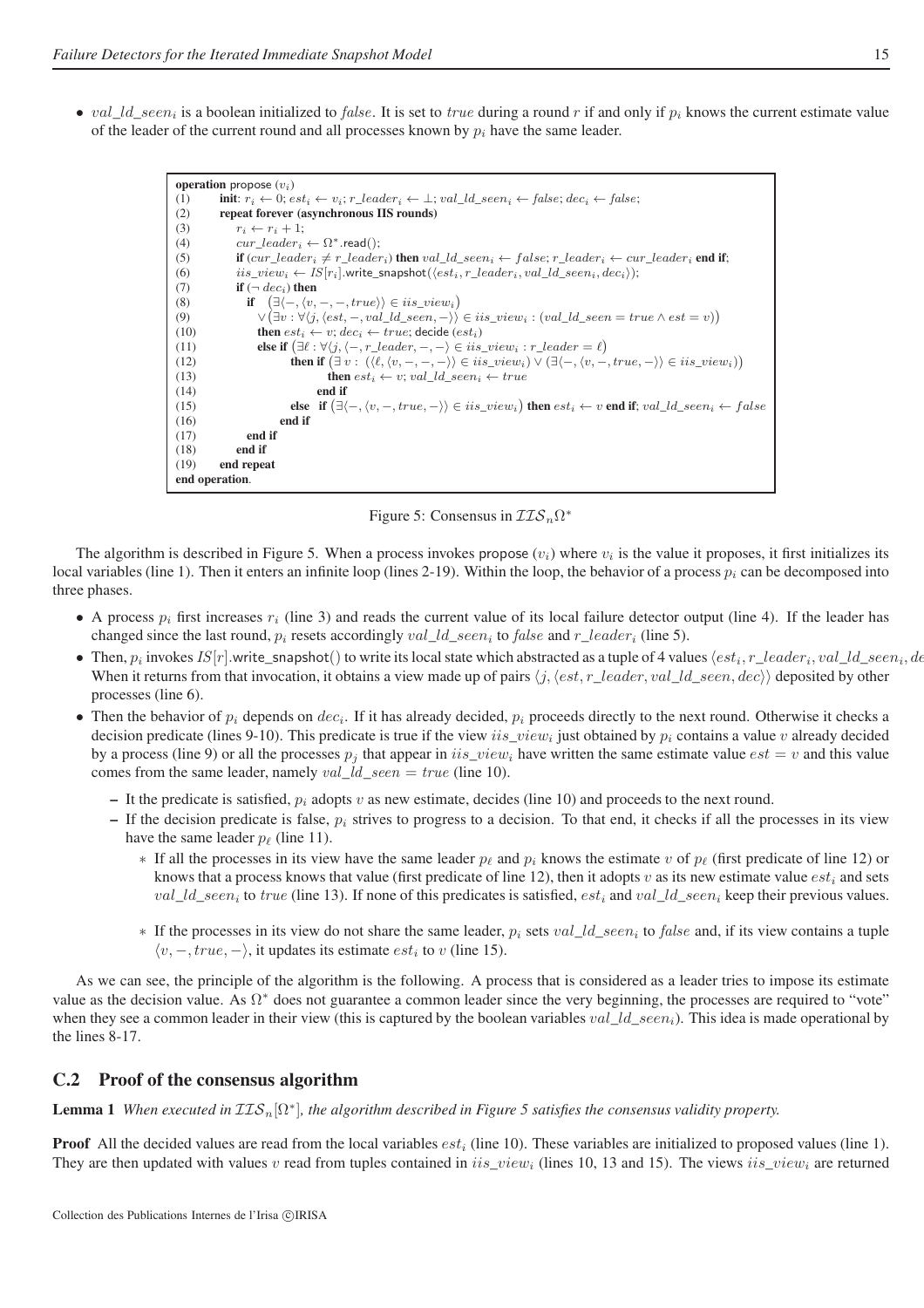from the immediate snapshot objects (line 6). The rest of the proof shows that any tuples written in an immediate snapshot object contains a proposed values.

Let us consider the value *est* contained in a tuple written by a given in  $IS[r]$  by a process  $p_i$ , with  $r > 1$  (line 6). It is either a tuple  $p_i$  has written in  $IS[r-1]$  (if one of its predicates at line 7, 12 or 15 was false during round  $r-1$ ), or the one it has adopted from  $IS[r-1]$  (through iis\_view<sub>i</sub> at line 10, 13 or 15). In both cases that tuple has been written in the immediate snapshot object during the previous round. Since only proposed values belong to tuples written in  $IS[1]$  ( $est_i$  is not modified between line 1 and 6), the only values inside tuples written in  $IS[r], r > 0$  are proposed values and the validity follows.

**Lemma 2** When executed in  $ILS_n[Ω^*]$ , the algorithm described in Figure 5 satisfies the consensus termination property, i.e., any *strongly correct process decide.*

**Proof** Let us first observe that, as soon as a process decide (invocation of decide() at line 10), it repeatedly write tuples carrying the value it has decided together with the flag  $dec_i = true$  (line 6). Moreover, when a process retrieves such a tuple from an invocation  $IS[r]$ .write\_snapshot() it also immediately decides (lines 8 and 10) and consequently writes tuples with the same decided value in the following rounds (if it does not crash).

For any process  $p_i$  and any round number r such that  $p_i$  invokes  $IS[r]$ .write\_snapshot(), let  $P_i^r$  be the non-empty set of processes that see this write in the view they obtain from their own invocation of  $IS[r]$ .write\_snapshot(). If a process  $p_i$  decides at round r, the processes of  $P_i^{r+1}$  that have not decided yet decide during round  $r + 1$ . Then, at the beginning of round  $r + 2$ , all the processes of  $P_i^{r+1}$  have decided, and it follows that all the processes of  $\bigcup_{j \in P_i^{r+1}} P_j^{r+2}$  have decided by the beginning of round  $r+3$  and recursively. It follows that all processes that would have been informed of  $p_i$  state at round r in a full information algorithm following the same schedule eventually decide. By definition of the strongly correct processes, it follows that, if one of them decide, then, in a finite number of round, all alive processes decide.

Suppose now that no strongly correct process ever decide. Let then  $p_\ell$  be the strongly correct leader elected by  $\Omega^*$ . It follows from the definition of "strongly correct process" and  $\Omega^*$  that there is a round number  $rmax$  such that: (1) all faulty processes have crashed before invoking  $IS[*rmax*]$ .write\_snapshot(), (2) for all  $r \geq rmax$ , the invocations of  $IS[r]$ .write\_snapshot() issued by the strongly correct processes are set-linearized strictly before those of weakly correct processes, and (3) all the reads of  $\Omega^*$  issued by strongly correct processes after the beginning of rmax return  $\ell$ . Consequently, after the beginning of rmax, the predicate of line 11 is always true for all the strongly correct processes.

Since  $p_\ell$  is correct and never decides, it executes an infinite number of rounds without ever invoking decide()(line 10). When it executes the round rmax, the view it obtains from  $IS[{\text{rmax}}]$ .write snapshot() contains only pairs written by strongly correct processes. As it does not decide, it checks the predicate line 11 and according to the definition of  $rmax$ , this predicate returns  $true$ . Process  $p_{\ell}$ then makes true the first part of the predicate of line 12 and (according to the self-inclusion property of the immediate snapshot object IS[rmax])  $p_\ell$  consequently sets val\_ld\_seen<sub>ℓ</sub> to true at the end of round rmax.

According to the definition of rmax, it follows that, after the beginning of round  $rmax + 1$ , the predicate of line 5 is never satisfied while the predicate of line 11 is always satisfied by any strongly correct process. These processes consequently never reset their variables  $val\_ld\_seen$  to false. Hence, after round rmax, each strongly correct process  $p_k$  that eventually verifies the predicate of line 12 sets val  $ld$  seen<sub>k</sub> to true and keep doing it forever.

After  $rmax+1$ ,  $p_\ell$  and all the processes that obtain the tuple in their view repeatedly write tuples carrying the flag val ld seen = true. Like in the case of tuples carrying  $dec = true$ , these flags eventually reach all alive processes. Consequently, all strongly correct processes eventually set  $val\_ld\_seen = true$  and then keep it so forever.

Let us consider now that the following claim (proved below in Lemma 3) is verified: (C1) if two processes write tuples with  $val\_ld\_seen = true$  and  $dec = false$  in the same  $IS[r]$  object, then these tuples carry also the same *est*. It follows from this claim that, as soon as all strongly correct processes have (1) reached the round  $rmax+1$  and (2) set their variable val\_ld\_seen to true, they all verify the predicate line 9 and decide, what contradicts the initial hypothesis. This ends the proof of termination under the assumption that C1 is true.  $\Box$ 

#### **Lemma 3** When executed in  $ILS_n[\Omega^*]$ , the algorithm described in Figure 5 satisfies the consensus agreement property.

**Proof** Let us consider an execution of the algorithm of Figure 5, where  $p_i$  a process that terminates its invocation of  $IS[r]$ .write\_snapshot(),  $r > 0$ , and  $iis\_view_i$  the view it obtains. Let  $\ell_i[r]$  be a process identity or the default value  $\perp$  according to the following rules:

- $(\forall \langle j, \langle -, \ell_j, -, \rangle) \in iis\_view_i : \ell_j = \ell) \Rightarrow \ell_i[r] = \ell,$
- $(\exists \langle j, \langle -, \ell_j, -, \rangle \rangle, \langle k, \langle -, \ell_k, -, \rangle \rangle \in iis\_view_i : \ell_j \neq \ell_k) \Rightarrow \ell_i[r] = \bot.$

Namely, if all processes seen by  $p_i$  during round r agree on the same round leader, then  $\ell_i[r]$  is this leader, otherwise it is  $\perp$ . (Let us remark that one could replace the predicate of line 11 by  $\exists \ell \neq \bot : \ell_i[r_i] = \ell.$ )

The set-linearizability of the invocations of write\_snapshot(), implies these two properties, where  $iis\_view_i[r]$  denotes the view obtained by a process  $p_i$  during round r: